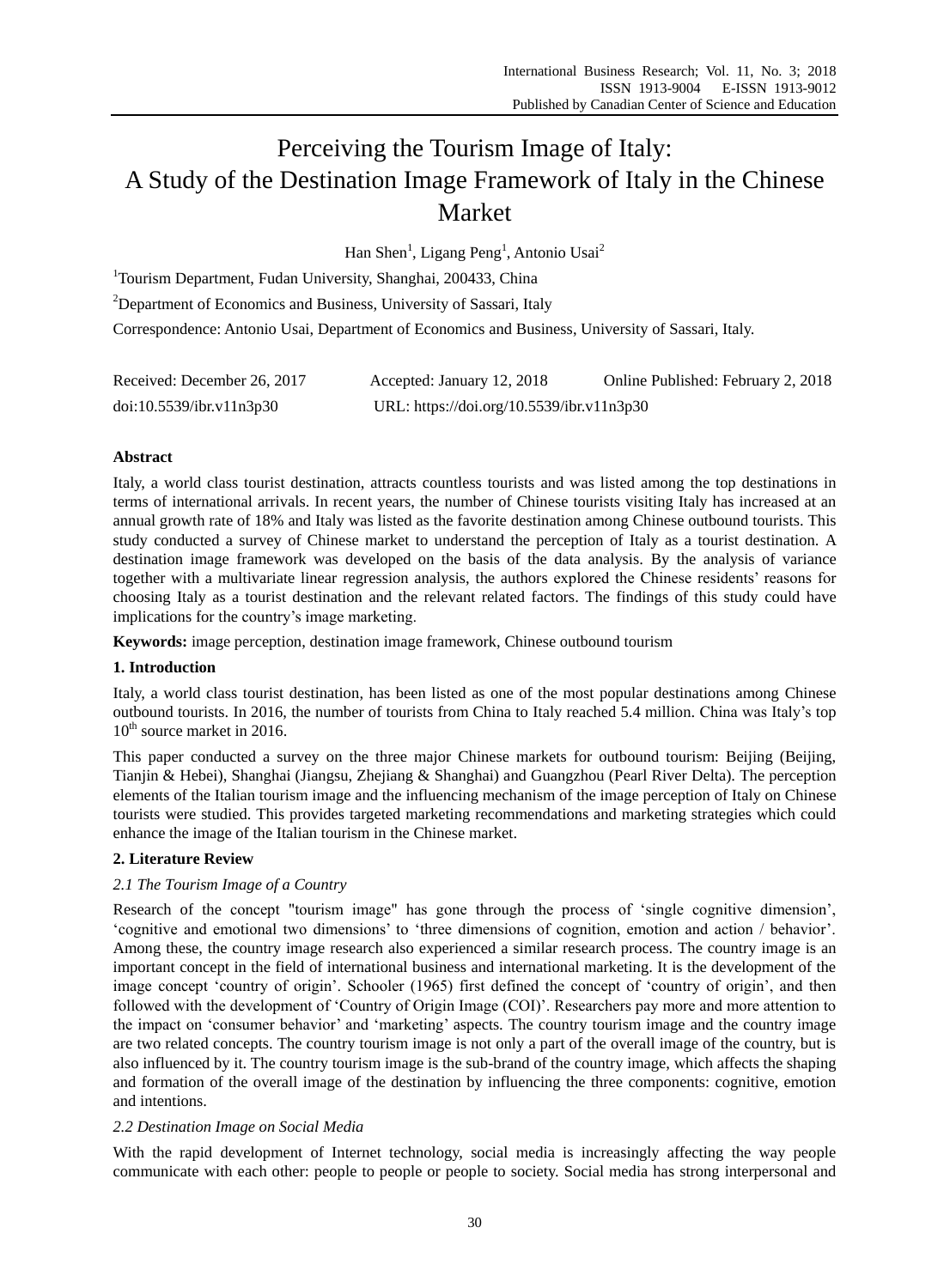sharing qualities. It can stimulate tourists' interest in tourism, and also guide tourists' consumer psychology. Combined with appropriate marketing tools and methods, and by making full use of social media for interactive marketing with visitors, it can enhance the participation and compactness of tourists. Gretzel (2006), Wang Y (2006), Hudson (2013) argue that "social media fundamentally changes individual travel plans and consumption patterns." Xiang (2010) and Zehrer (2012) argues that social media, in addition to enhancing the "exchange efficiency of information" and reducing "uncertainty", can also provide users with the "sense of belonging" in a virtual tourism space, to promote intuitive growth in visiting.

### *2.3 Dimensions of Destination Image*

The questionnaire is based on the impact of social media on life today and references articles published by the Spanish scholars Asunción Beerli and Josefa D. Mart *n* (2004). The study is comprehensive in the subjective analysis of tourism destination image perception factors. The dimensions are 'Italy's natural environment tourism resources', 'Italy's economic and social environment', 'Italy's tourism social environment and facilities', ' Italy's cultural history and art', 'Italy style festival activities' and 'influencing factors of social media'.

### **3. Methodology**

#### *3.1 Questionnaire Design*

The first part is the main body of the questionnaire. The title was designed to show the Italian impression of tourism. There are six dimensions. They are 'Italy's natural environment tourism resources', 'Italy's economic and social environment', 'Italy's tourism social environment and facilities', ' Italy's cultural history and art', 'Italy's style festival activities' and 'influencing factors of social media' . This part uses the Likert 7 scale, and asks respondents whether or not they are willing to visit Italy., and to score to their actual situation and real feelings, with the degree of consent of each subject( $7 = \text{full consent}$ ;  $5 = \text{neutral or general}$ ;  $1 = \text{totally disagree}$ ;).

The second part is based on the individual situation of the respondents and some open or semi-open issues, including the sex, age, education, marital status, occupation, monthly income, source area and other demographic information,as well as some semi-open issues such as "the most influential social media in decision-making ", "the most impressive Italian city, people", "travel purpose" and other information.

#### *3.2 Data Collection*

The questionnaire was released on WeChat through the snowball sampling method from December to January 2015. This survey is mainly for WeChat users in Beijing (Beijing Jin Ji), Shanghai (Jiangsu, Zhejiang and Shanghai), Guangzhou (Pearl River Delta). Twenty documents were predicted by SPSS before the official release of the questionnaire, after a re-test, the final questionnaires removed the ineffective question, and accuracy increased substantially. A total of 691 questionnaires were finally collected. The effective rate was 100%.

#### *3.3 Reliability Test*

This survey is a research on Italian tourism image perception of Chinese residents. And the study uses "Likert 7 scale" to exam the reliability of the dimensions of the questionnaire according to Cronbach's alpha coefficients to detect.

Using SPSS 20.0 software to carry out the reliability test of the main part of the Italian tourism image perception of Chinese residents in the questionnaire. As it is shown in Table 1, the results of the Cronbach's alpha values for each dimension of the six dimensions are each higher than 0.6 which is within statistical standard. Except for the 'religious and cultural events', Cronbach's Alpha of other dimensions exceeds 0.8. We can see that the degree of reliability in the scale is sufficiently high. Chinese residents have a high degree of reliability in the first part of the Italian tourism image perception questionnaire, with a total Cronbach's alpha value of 0.889.

| <b>Dimension</b>                            | Number of<br><b>Effective Sample</b> | <b>Number of Items</b> | Cronbach's Alpha |
|---------------------------------------------|--------------------------------------|------------------------|------------------|
| Natural environment and tourism resources   | 691                                  |                        | 0.873            |
| Economic and social environment, facilities | 691                                  | 16                     | 0.951            |
| Shopping and consumption                    | 691                                  |                        | 0.850            |
| Cultural history and art                    | 691                                  | h                      | 0.929            |
| Religion and style festival activities      | 691                                  |                        | 0.785            |
| Influence of social media                   | 691                                  | 10                     | 0.951            |

Table 1. Test results of reliability of the Italian tourism image perception questionnaire for Chinese residents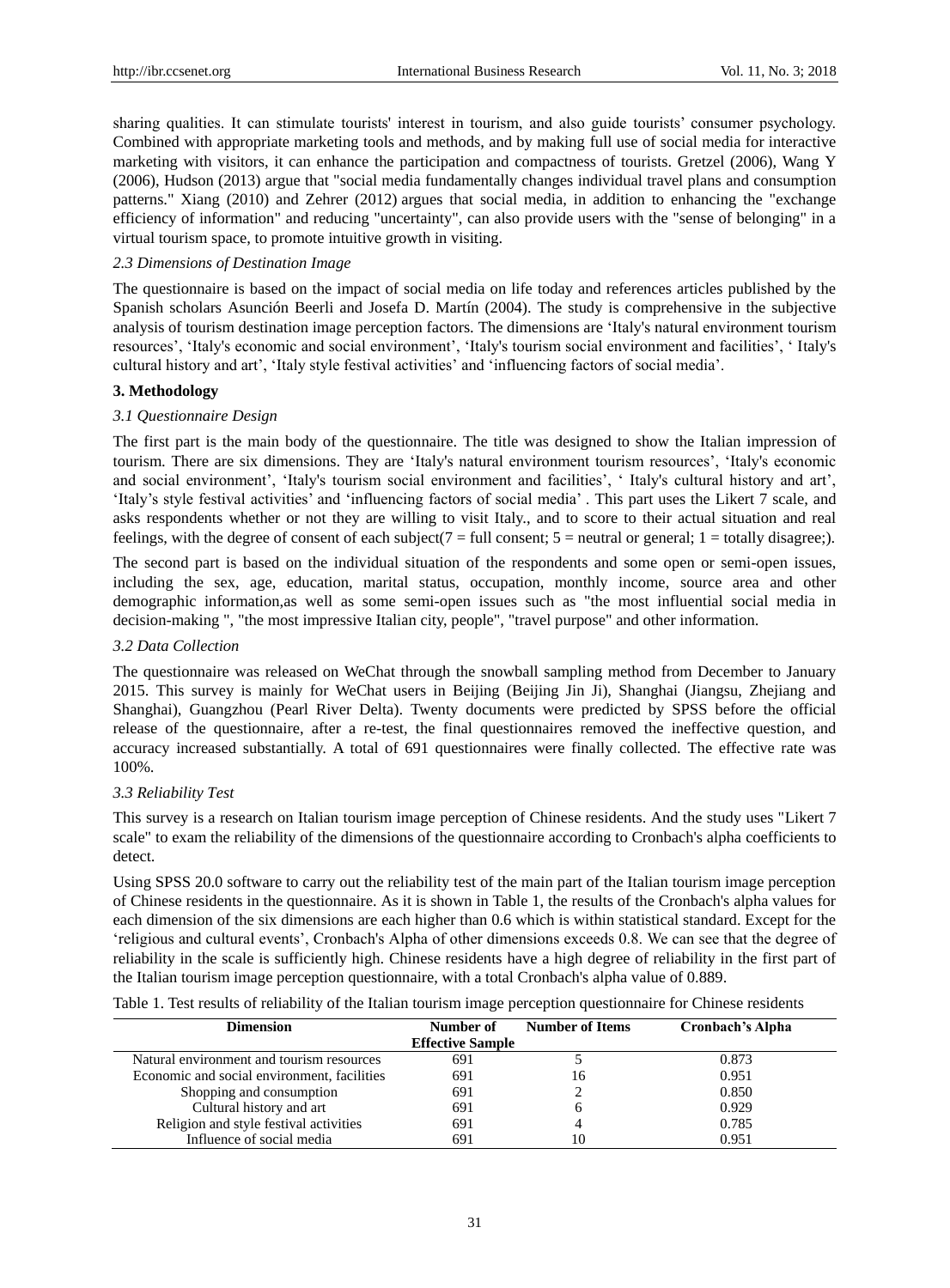# **4. Results and Findings**

# *4.1 Demographic Analysis*

The demographic characteristics of the survey conducted by the Chinese tourists' perception of Italian tourism image were analyzed. The results are shown in Table 2:

Table 2. Social Demographic Characteristics of Chinese Residents' Perceptions of Italian Tourism Image (N=691)

|                            |                                           | <b>Respondents who have</b> |                   |                | <b>Respondents who have</b> | All respondents |                   |
|----------------------------|-------------------------------------------|-----------------------------|-------------------|----------------|-----------------------------|-----------------|-------------------|
| <b>Variable</b>            | Category                                  |                             | visited Italy     |                | not visited Italy           |                 |                   |
|                            |                                           | <b>Valid</b>                | <b>Proportion</b> | <b>Valid</b>   | <b>Proportion</b>           | <b>Valid</b>    | <b>Proportion</b> |
|                            |                                           | samples                     | $(\% )$           | samples        | $(\%)$                      | samples         | $($ %)            |
|                            | Male                                      | 141                         | 35.52%            | 109            | 37.07%                      | 250             | 36.18%            |
| Gender                     | Female                                    | 256                         | 64.48%            | 185            | 62.93%                      | 441             | 63.82%            |
|                            | <b>Total</b>                              | 397                         | 100%              | 294            | 100%                        | 691             | 100%              |
|                            | Single                                    | 161                         | 40.55%            | 125            | 42.52%                      | 286             | 41.39%            |
| <b>Marital status</b>      | married                                   | 236                         | 59.45%            | 169            | 57.48%                      | 405             | 58.61%            |
|                            | <b>Total</b>                              | 397                         | 100%              | 294            | 100%                        | 691             | 100%              |
|                            | Under the age of 22                       | $\overline{4}$              | 1.01%             | 20             | 6.80%                       | $\overline{24}$ | 3.47%             |
|                            | 22-30 years old                           | 112                         | 28.21%            | 91             | 30.95%                      | 203             | 29.38%            |
|                            | 31-40 years old                           | 196                         | 49.37%            | 145            | 49.32%                      | 341             | 49.35%            |
| Age                        | 41-50 years old                           | 59                          | 14.86%            | 21             | 7.14%                       | 80              | 11.58%            |
|                            | 51-60 years old                           | 20                          | 5.04%             | 15             | 5.10%                       | 35              | 5.07%             |
|                            | 61 years old and<br>above                 | 6                           | 1.51%             | $\overline{2}$ | 0.68%                       | 8               | 1.16%             |
|                            | <b>Total</b>                              | 397                         | 100%              | 294            | 100%                        | 691             | 100%              |
|                            | Government, public<br>office staff        | 61                          | 15.37%            | 67             | 22.79%                      | 128             | 18.52%            |
|                            | Staff                                     | 200                         | 50.38%            | 157            | 53.40%                      | 357             | 51.66%            |
|                            | Freelancer                                | 46                          | 11.59%            | 19             | 6.46%                       | 65              | 9.41%             |
|                            | Private owner                             | 38                          | 9.57%             | 8              | 2.72%                       | 46              | 6.66%             |
| Occupation                 | Student                                   | 15                          | 3.78%             | 20             | 6.80%                       | 35              | 5.07%             |
|                            | Housewife                                 | 6                           | 1.51%             | 4              | 1.36%                       | 10              | 1.45%             |
|                            | Retiree                                   | 13                          | 3.27%             | 10             | 3.40%                       | 23              | 3.33%             |
|                            | Other                                     | 18                          | 4.53%             | 9              | 3.06%                       | 27              | 3.91%             |
|                            | <b>Total</b>                              | 397                         | 100%              | 294            | 100%                        | 691             | 100%              |
| <b>Education</b>           | Junior high school<br>or below            | 5                           | 1.26%             | 6              | 2.04%                       | 11              | 1.73%             |
|                            | High school                               | 7                           | 1.76%             | 5              | 1.70%                       | 12              | 1.74%             |
|                            | College or<br>undergraduate               | 285                         | 71.79%            | 216            | 73.47%                      | 501             | 71.78%            |
|                            | Master                                    | 94                          | 23.68%            | 65             | 22.11%                      | 159             | 23.01%            |
|                            | Doctor or above                           | 6                           | 1.51%             | 2              | 0.68%                       | 8               | 1.16%             |
|                            | <b>Total</b>                              | 397                         | 100%              | 294            | 100%                        | 691             | 100%              |
| <b>Income</b>              | $5000$ or less                            | 40                          | 10.07%            | 78             | 26.53%                      | 118             | 17.07%            |
|                            | 5000-10000                                | 131                         | 33.00%            | 117            | 39.80%                      | 248             | 35.89%            |
|                            | 10000-20000                               | 131                         | 33.00%            | 70             | 23.81%                      | 201             | 29.09%            |
|                            | 20000-50000                               | 70                          | 17.63%            | 23             | 7.82%                       | 93              | 13.46%            |
|                            | 50000 or more                             | 25                          | 6.30%             | 6              | 2.04%                       | 31              | 4.49%             |
|                            | Total                                     | 397                         | 100%              | 294            | 100%                        | 691             | 100%              |
| <b>Region</b>              | Beijing (Beijing Jin<br>$J_i$ )           | 80                          | 20.15%            | 50             | 17.01%                      | 130             | 18.81%            |
|                            | Shanghai (Jiangsu,                        |                             |                   |                |                             |                 |                   |
|                            | Zhejiang and                              | 240                         | 60.45%            | 151            | 51.36%                      | 391             | 56.58%            |
|                            | Shanghai)                                 |                             |                   |                |                             |                 |                   |
|                            | Guangzhou (Pearl                          | 48                          | 12.09%            | 59             | 20.07%                      | 107             | 15.48%            |
|                            | River Delta)                              |                             |                   |                |                             |                 |                   |
|                            | Other<br><b>Total</b>                     | 29<br>397                   | 7.30%<br>100%     | 34<br>294      | 11.56%<br>100%              | 63<br>691       | 9.12%<br>100%     |
| Number of                  |                                           |                             |                   |                |                             |                 |                   |
| days of travel<br>in Italy | <b>Unwilling to visit</b><br><b>Italy</b> |                             |                   |                |                             |                 |                   |
|                            | sub-total                                 | 5                           | 1.26%             | 13             | 4.42%                       | 18              | 2.60%             |
|                            | The total                                 | 397                         | 100%              | 294            | 100%                        | 691             | 100%              |
|                            | percentage                                |                             |                   |                |                             |                 |                   |
|                            | <b>Willing to visit Italy</b>             |                             |                   |                |                             |                 |                   |
|                            | 4-7 days                                  | 85                          | 21.68%            | 57             | 20.28%                      | 142             | 21.10%            |
|                            | $8-15$ days                               | 195                         | 49.75%            | 173            | 61.57%                      | 368             | 54.68%            |
|                            | 15 days or more                           | 112                         | 28.57%            | 51             | 18.15%                      | 163             | 24.22%            |
|                            | sub-total                                 | 392                         | 100%              | 281            | 100%                        | 673             | 100%              |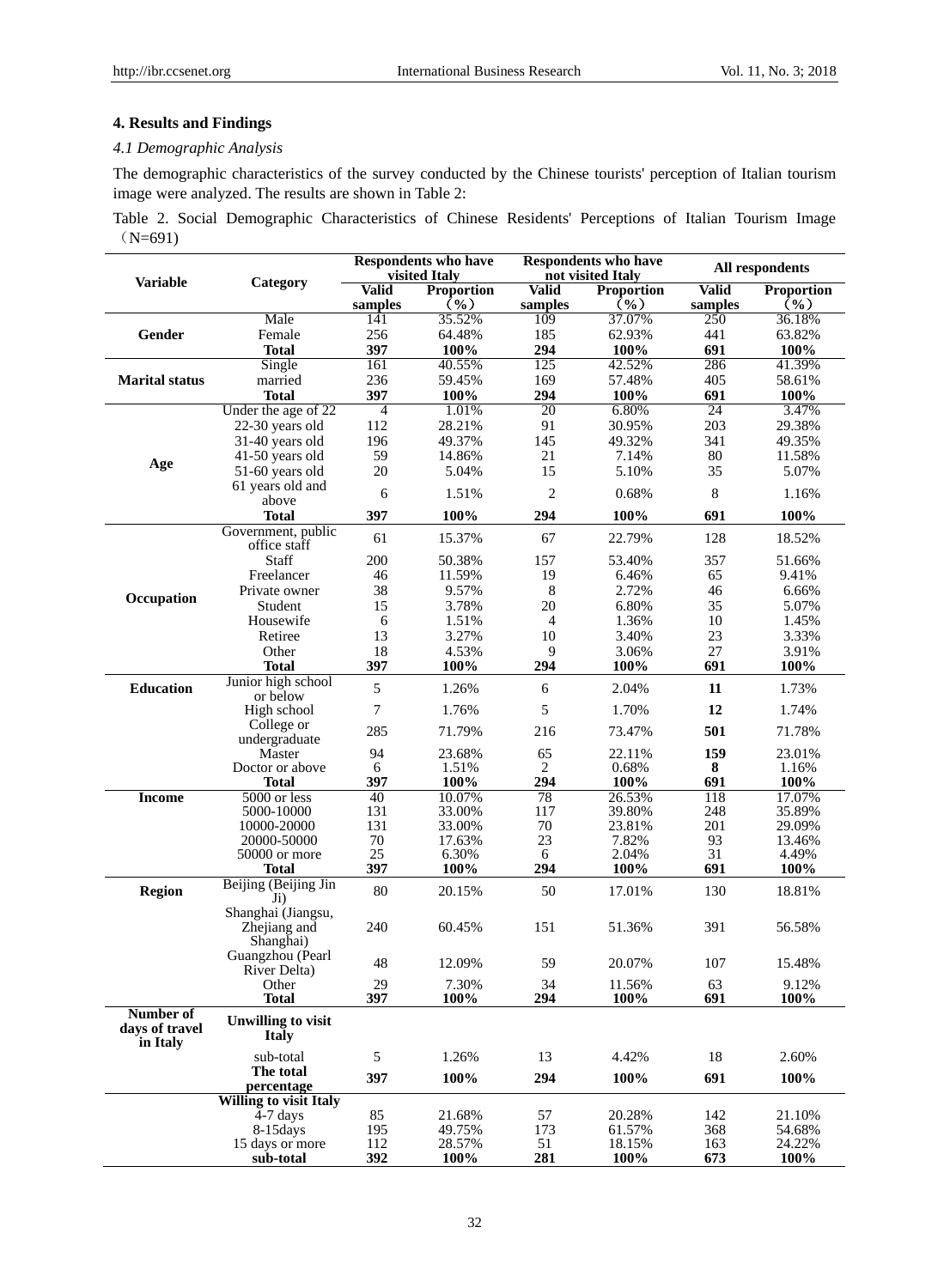# *4.2 Group Differences in Information Perception*

According to the results of the survey, other Respondents' tourist perception information of the survey is shown in Table 3:

| <b>Respondents who have visited Italy</b><br><b>Respondents who have not visited Italy</b> |                                         |                      |                 |                                         |                      |  |  |  |  |  |
|--------------------------------------------------------------------------------------------|-----------------------------------------|----------------------|-----------------|-----------------------------------------|----------------------|--|--|--|--|--|
| The most influential three social media or websites on travel decisions                    |                                         |                      |                 |                                         |                      |  |  |  |  |  |
| <b>Sequence</b>                                                                            | social media or website                 | Number of<br>samples | <b>Sequence</b> | social media or website                 | Number of<br>samples |  |  |  |  |  |
|                                                                                            | Wechat                                  | 309                  |                 | Wechat                                  | 250                  |  |  |  |  |  |
| 2                                                                                          | Ctrip                                   | 207                  | $\overline{c}$  | Ctrip                                   | 198                  |  |  |  |  |  |
| 3                                                                                          | Qyer                                    | 180                  | 3               | Microblog                               | 124                  |  |  |  |  |  |
| 4                                                                                          | Microblog                               | 154                  | 4               | Qyer                                    | 77                   |  |  |  |  |  |
| 5                                                                                          | TripAdvisor                             | 121                  | 5               | Lymama                                  | 53                   |  |  |  |  |  |
| 6                                                                                          | <b>Blog</b>                             | 58                   | 6               | <b>Blog</b>                             | 42                   |  |  |  |  |  |
| 7                                                                                          | Other                                   | 58                   |                 | Other                                   | 40                   |  |  |  |  |  |
| 8                                                                                          | Facebook                                | 55                   | 8               | QQ space                                | 37                   |  |  |  |  |  |
| 9                                                                                          | Lymama                                  | 34                   | 9               | TripAdvisor                             | 33                   |  |  |  |  |  |
| 10                                                                                         | QQ space                                | 15                   | 10              | Facebook                                | 28                   |  |  |  |  |  |
|                                                                                            | The main source of tourism information  |                      |                 |                                         |                      |  |  |  |  |  |
| <b>Sequence</b>                                                                            | <b>Source of tourist</b><br>information | Number of<br>samples | <b>Sequence</b> | <b>Source of tourist</b><br>information | Number of<br>samples |  |  |  |  |  |
|                                                                                            | The internet                            | 282                  |                 | The internet                            | 190                  |  |  |  |  |  |
| $\overline{2}$                                                                             | Television movie                        | 199                  | $\overline{2}$  | Television movie                        | 154                  |  |  |  |  |  |
| 3                                                                                          | Recommended from friends<br>and family  | 153                  | 3               | Recommended from friends<br>and family  | 135                  |  |  |  |  |  |
| 4                                                                                          | Newspaper magazine<br>advertisement     | 148                  | 4               | Newspaper magazine<br>advertisement     | 118                  |  |  |  |  |  |
| 5                                                                                          | New media/social media                  | 137                  | 5               | New media/social media                  | 91                   |  |  |  |  |  |
| 6                                                                                          | Travel agency                           | 51                   | 6               | Travel agency                           | 64                   |  |  |  |  |  |
| 7                                                                                          | Other                                   | 19                   | 7               | Other                                   | 2                    |  |  |  |  |  |

|  |  | Table 3. Other Tourist Perception Information Tables for Chinese Residents |  |  |  |  |
|--|--|----------------------------------------------------------------------------|--|--|--|--|
|--|--|----------------------------------------------------------------------------|--|--|--|--|

| Three of the most impressive Italian cities or regions |                |                          |                 |                |                          |  |  |  |  |  |
|--------------------------------------------------------|----------------|--------------------------|-----------------|----------------|--------------------------|--|--|--|--|--|
| <b>Sequence</b>                                        | City or region | <b>Number of samples</b> | <b>Sequence</b> | City or region | <b>Number of samples</b> |  |  |  |  |  |
|                                                        | Rome           | 303                      |                 | Rome           | 247                      |  |  |  |  |  |
|                                                        | Florence       | 278                      |                 | Venice         | 212                      |  |  |  |  |  |
|                                                        | Venice         | 253                      |                 | Milan          | 167                      |  |  |  |  |  |
|                                                        | Milan          | 119                      |                 | Florence       | 121                      |  |  |  |  |  |
|                                                        | Sicily         | 74                       |                 | Sicily         | 77                       |  |  |  |  |  |
|                                                        | <b>Naples</b>  | 45                       |                 | Turin          | 14                       |  |  |  |  |  |
|                                                        | Cinque Terre   | 41                       |                 | Cinque Terre   | 13                       |  |  |  |  |  |
|                                                        | Other          | 20                       |                 | <b>Naples</b>  | 13                       |  |  |  |  |  |
|                                                        | Sardinia       | 15                       |                 | Pisa           | 10                       |  |  |  |  |  |
| 10                                                     | <b>Bologna</b> | 13                       | 10              | Genoa          |                          |  |  |  |  |  |
| 11                                                     | Turin          |                          |                 | Sardinia       |                          |  |  |  |  |  |
| 12                                                     | Genoa          |                          | 12              | Other          |                          |  |  |  |  |  |
| 13                                                     | Pisa           |                          | 13              | <b>Bologna</b> |                          |  |  |  |  |  |
|                                                        |                |                          |                 |                |                          |  |  |  |  |  |

|                                                        | <b>Respondents who have visited Italy</b> |                      | <b>Respondents who have not visited Italy</b> |                   |                      |  |  |  |  |  |
|--------------------------------------------------------|-------------------------------------------|----------------------|-----------------------------------------------|-------------------|----------------------|--|--|--|--|--|
| Three of the most impressive Italian cities or regions |                                           |                      |                                               |                   |                      |  |  |  |  |  |
| <b>Sequence</b>                                        | Italian character                         | Number of<br>samples | <b>Sequence</b>                               | Italian character | Number of<br>samples |  |  |  |  |  |
|                                                        | Da Vinci                                  | 346                  |                                               | Da Vinci          | 254                  |  |  |  |  |  |
|                                                        | Marco Polo                                | 219                  |                                               | Marco Polo        | 197                  |  |  |  |  |  |
|                                                        | Julius Caesar                             | 163                  |                                               | Julius Caesar     | 161                  |  |  |  |  |  |
|                                                        | Monica Bellucci                           | 95                   |                                               | Monica Bellucci   | 51                   |  |  |  |  |  |
|                                                        | Giorgio Armani                            | 61                   |                                               | Mussolini         | 49                   |  |  |  |  |  |
|                                                        | <b>Berlusconi</b>                         | 59                   |                                               | Giorgio Armani    | 35                   |  |  |  |  |  |
|                                                        | Roberto Baggio                            | 51                   |                                               | Roberto Baggio    | 32                   |  |  |  |  |  |
|                                                        | Andrea Bocelli                            | 44                   |                                               | Matteo Ricci      | 27                   |  |  |  |  |  |
|                                                        | Matteo Ricci                              | 38                   |                                               | Lang Shining      | 22                   |  |  |  |  |  |
| 10                                                     | Mussolini                                 | 38                   | 10                                            | <b>Buffon</b>     | 18                   |  |  |  |  |  |
| 11                                                     | Federico Fellini                          | 18                   | 11                                            | Andrea Bocelli    | 14                   |  |  |  |  |  |
| 12                                                     | Lang Shining                              | 16                   | 12                                            | Berlusconi        | 13                   |  |  |  |  |  |
| 13                                                     | Other                                     | 16                   | 13                                            | Federico Fellini  | 4                    |  |  |  |  |  |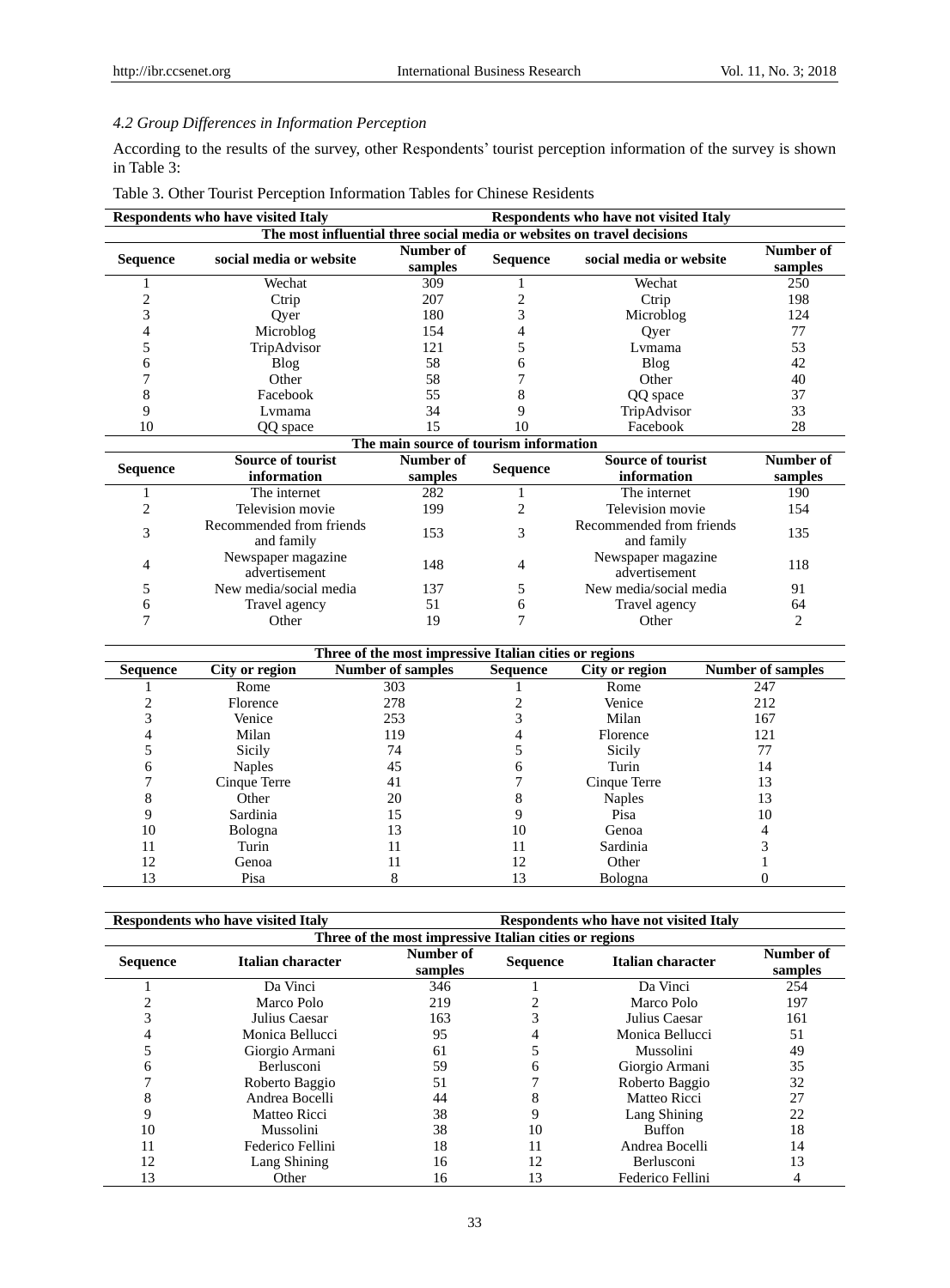| 14              | <b>Buffon</b>                           | 14                   | 14           | Beneto Bertolucci                  |                      |  |  |  |  |  |
|-----------------|-----------------------------------------|----------------------|--------------|------------------------------------|----------------------|--|--|--|--|--|
| 15              | Beneto Bertolucci                       |                      | 15           | Other                              |                      |  |  |  |  |  |
|                 | The main purpose of travelling to Italy |                      |              |                                    |                      |  |  |  |  |  |
| <b>Sequence</b> | <b>Purpose of travel</b>                | Number of<br>samples | Sequence     | <b>Purpose of travel</b>           | Number of<br>samples |  |  |  |  |  |
|                 | Leisure vacation                        | 315                  |              | Visit the landscape or<br>scenery  | 228                  |  |  |  |  |  |
| ↑               | Visit the landscape or scenery          | 294                  |              | Leisure vacation                   | 227                  |  |  |  |  |  |
| 3               | Experience and growth                   | 150                  |              | Experience and growth              | 148                  |  |  |  |  |  |
| 4               | <b>Shopping</b>                         | 140                  |              | Shopping                           | 68                   |  |  |  |  |  |
| 5               | Honeymoon or cultivate<br>feelings      | 39                   |              | Honeymoon or cultivate<br>feelings | 31                   |  |  |  |  |  |
| 6               | <b>Exciting Adventure</b>               |                      | <sub>0</sub> | <b>Exciting Adventure</b>          | 10                   |  |  |  |  |  |

*4.3 Group Differences in Image Perception*

Table 4. Variance Analysis of the Italian Tourism Image Perception of Chinese Residents

| <b>Perceived factors</b>                  | Have                    | Mean              | standard  |                  | <b>Variance</b> |             | t-test results |             |  |
|-------------------------------------------|-------------------------|-------------------|-----------|------------------|-----------------|-------------|----------------|-------------|--|
| of tourism in Italy                       | you                     | value             | deviation | homogeneity test |                 |             |                |             |  |
|                                           | visited<br><b>Italy</b> |                   |           | results<br>F     |                 |             |                | Sig.        |  |
|                                           |                         |                   |           |                  | Sig.            | $\mathbf t$ | df             | (bilateral) |  |
| You feel that<br>01                       |                         |                   |           |                  |                 |             |                |             |  |
| Italy has a good                          | Yes                     | 6.15              | 1.128     | 11.831           | 0.001           | 5.154       | 564.241        | $0.000*$    |  |
| climate for tourism                       | No                      | 5.65              | 1.346     |                  |                 |             |                |             |  |
| Q2 You feel that                          |                         |                   |           |                  |                 |             |                |             |  |
| Italy has a variety of                    | Yes                     | 6.18              | 1.170     | 3.212            | 0.074           | 3.548       | 689.000        | $0.000*$    |  |
| natural scenery as a                      | No                      | 5.84              | 1.311     |                  |                 |             |                |             |  |
| tourist destination                       |                         |                   |           |                  |                 |             |                |             |  |
| Q3 You feel that                          | Yes                     | 5.32              | 1.518     |                  |                 |             |                |             |  |
| Italy is a tourist                        |                         |                   |           |                  |                 |             |                |             |  |
| destination<br>with                       |                         |                   |           | 0.761            | 0.383           | 0.804       | 689.000        | 0.422       |  |
| biodiversity<br>and                       | No                      | 5.22              | 1.482     |                  |                 |             |                |             |  |
| uniqueness<br>Q4 You feel that            |                         |                   |           |                  |                 |             |                |             |  |
| Italy has beautiful                       | Yes                     | 6.34              | 0.976     |                  |                 |             |                |             |  |
| scenery as a tourist                      |                         |                   |           | 5.863            | 0.016           | 4.256       | 541.077        | $0.000*$    |  |
| destination                               | No                      | 5.97              | 1.235     |                  |                 |             |                |             |  |
| Q5 You think Italy                        |                         |                   |           |                  |                 |             |                |             |  |
| has blue skies, white                     | Yes                     | 6.18              | 1.066     |                  |                 |             |                |             |  |
| clouds, clean air,                        | No                      | 5.94              | 1.246     | 2.074            | 0.150           | 2.780       | 689.000        | $0.006*$    |  |
| less pollution                            |                         |                   |           |                  |                 |             |                |             |  |
| Q6 You think the                          | Yes                     | 5.46              | 1.213     |                  |                 |             |                |             |  |
| degree of traffic                         |                         |                   |           | 0.442            | 0.506           | 3.146       | 689.000        | $0.002*$    |  |
| congestion in Italy                       | No                      | 5.16              | 1.308     |                  |                 |             |                |             |  |
| tollerable                                |                         |                   |           |                  |                 |             |                |             |  |
| Q7 You think the                          | Yes                     | 5.05              | 1.383     |                  |                 |             |                |             |  |
| political situation in                    | No                      | 5.03              | 1.387     | 0.262            | 0.609           | 0.154       | 689.000        | 0.878       |  |
| Italy is stable                           |                         |                   |           |                  |                 |             |                |             |  |
| Q8 You think Italy<br>has a higher degree | Yes                     | 4.77              | 1.232     |                  |                 |             |                |             |  |
| of<br>economic                            |                         |                   |           | 2.035            | 0.154           | $-4.458$    | 689.000        | $0.000*$    |  |
| development                               | No                      | 5.20              | 1.322     |                  |                 |             |                |             |  |
| Q9 You think prices                       | Yes                     | 5.18              | 1.212     |                  |                 |             |                |             |  |
| are stable in Italy                       | No                      | 5.07              | 1.275     | 0.238            | 0.626           | 1.064       | 689.000        | 0.287       |  |
| Q10 You think Italy                       | Yes                     | 4.50              | 1.412     |                  |                 |             |                |             |  |
| a safe tourist<br>is                      |                         |                   |           | 1.961            | 0.162           | $-0.920$    | 689.000        | 0.358       |  |
| destination                               | $\rm No$                | 4.60              | 1.519     |                  |                 |             |                |             |  |
| Q11 You think Italy                       | Yes                     | 5.40              | 1.175     |                  |                 |             |                |             |  |
| has a good transport                      | $\rm No$                | 5.41              | 1.271     | 1.926            | 0.166           | $-0.172$    | 689.000        | 0.864       |  |
| infrastructure                            |                         |                   |           |                  |                 |             |                |             |  |
| Q12 You think Italy                       | $\overline{No}$         | $\overline{5.13}$ | 1.141     |                  |                 |             |                |             |  |
| has good medical                          |                         |                   |           | 12.674           | 0.000           | $-2.276$    | 581.073        | $0.023*$    |  |
| facilities<br>and                         | Yes                     | 5.35              | 1.305     |                  |                 |             |                |             |  |
| services                                  |                         |                   |           |                  |                 |             |                |             |  |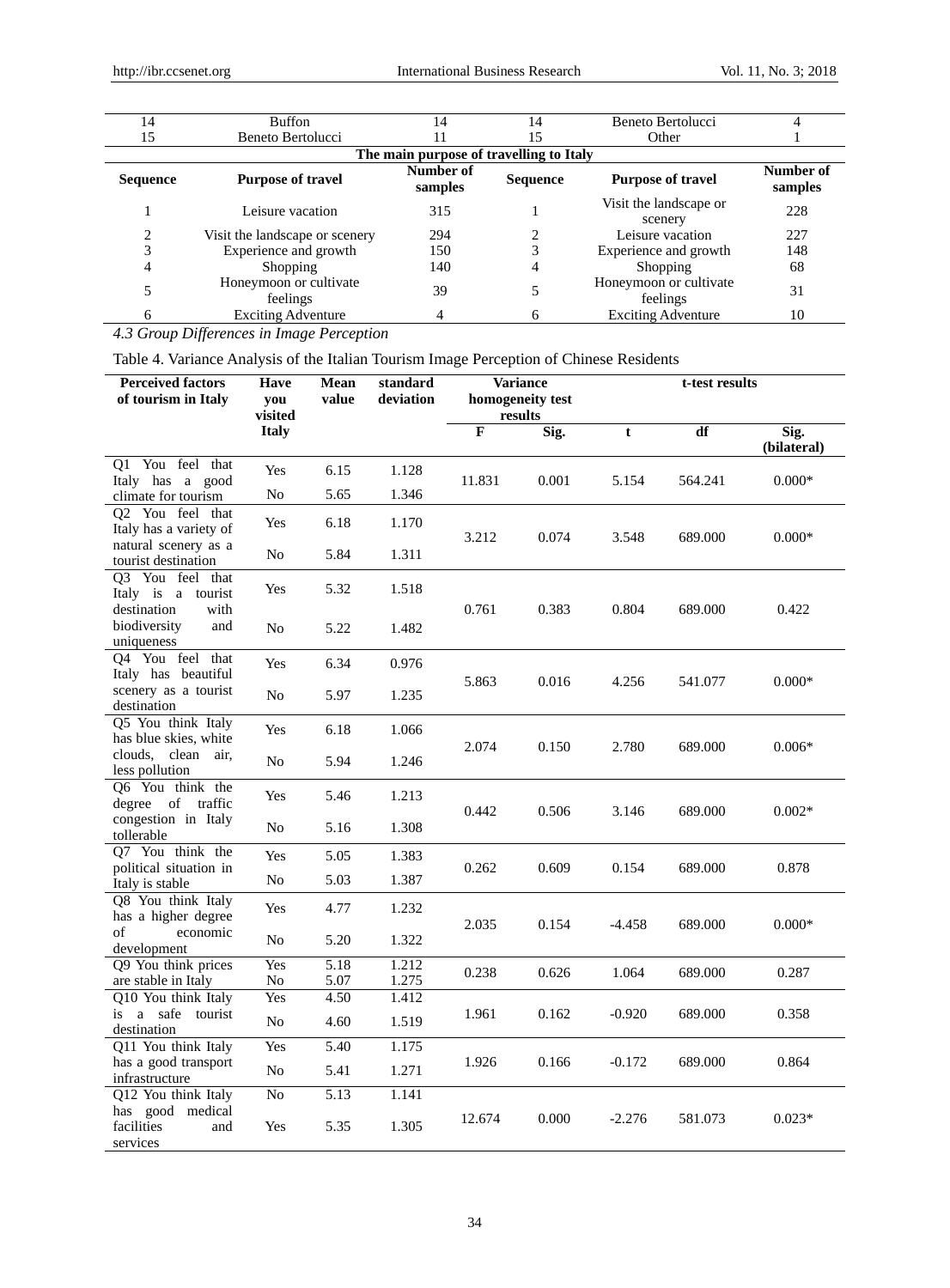| Q13 You think Italy                         | No             | 5.28 | 1.133 |        |       |          |         |          |
|---------------------------------------------|----------------|------|-------|--------|-------|----------|---------|----------|
| has<br>good<br>public                       | Yes            | 5.30 | 1.276 | 4.502  | 0.034 | $-0.174$ | 586.749 | 0.862    |
| transport                                   |                |      |       |        |       |          |         |          |
| Q14 You think Italy                         | No             | 5.41 | 1.137 | 4.502  | 0.034 | $-0.840$ |         | 0.401    |
| has good business<br>service facilities     | Yes            | 5.49 | 1.287 |        |       |          | 584.980 |          |
| Q15 You think Italy                         |                |      |       |        |       |          |         |          |
| has<br>good                                 | No             | 5.38 | 1.171 |        |       |          |         |          |
| communication                               | Yes            | 5.50 | 1.239 | 1.358  | 0.244 | $-1.350$ | 689.000 | 0.177    |
| facilities                                  |                |      |       |        |       |          |         |          |
| Q16 You think the                           | N <sub>o</sub> | 5.54 | 1.190 |        |       |          |         |          |
| local people of Italy                       |                |      |       | 0.085  | 0.771 | 2.475    | 689.000 | $0.014*$ |
| are friendly to the                         | Yes            | 5.30 | 1.277 |        |       |          |         |          |
| tourists                                    |                |      |       |        |       |          |         |          |
| Q17 You think the                           | N <sub>o</sub> | 5.60 | 1.207 |        |       |          |         |          |
| quality of life in<br>Italy is high and the |                |      |       | 0.124  | 0.725 | $-0.575$ | 689.000 | 0.565    |
| lifestyle is relaxed                        |                |      |       |        |       |          |         |          |
| and enjoyable                               | Yes            | 5.66 | 1.262 |        |       |          |         |          |
| Q18 You think that                          |                |      |       |        |       |          |         |          |
| Italy has a large                           | No             | 5.41 | 1.221 |        |       |          |         |          |
| number of tourist                           |                |      |       | 0.569  | 0.451 | 1.188    | 689.000 | 0.235    |
| information centers                         | Yes            | 5.29 | 1.320 |        |       |          |         |          |
| or visitor centers                          |                |      |       |        |       |          |         |          |
| Q19 You think that                          | N <sub>o</sub> | 5.88 | 1.077 |        |       |          |         |          |
| Italy has a wide                            |                |      |       | 13.161 | 0.000 | 3.689    | 561.026 | $0.000*$ |
| range of hotels and<br>guesthouses          | Yes            | 5.53 | 1.295 |        |       |          |         |          |
| Q20 You think the                           |                |      |       |        |       |          |         |          |
| hotel facilities and                        | No             | 5.68 | 1.177 |        |       |          |         |          |
| services in Italy can                       |                |      |       | 3.242  | 0.072 | 1.497    | 689.000 | 0.135    |
| meet needs                                  | Yes            | 5.54 | 1.318 |        |       |          |         |          |
| Q21 You think Italy                         |                |      |       |        |       |          |         |          |
| has<br>good<br>$\mathbf a$                  | No             | 5.54 | 1.268 | 0.369  | 0.544 | 0.067    | 689.000 | 0.947    |
| reputation<br>as<br>a                       | Yes            | 5.54 | 1.341 |        |       |          |         |          |
| tourist destination                         |                |      |       |        |       |          |         |          |
| Q22 You think Italy                         | N <sub>o</sub> | 5.96 | 1.180 |        |       |          |         |          |
| suitable<br>is<br>for                       | Yes            | 5.45 | 1.425 | 15.601 | 0.000 | 5.039    | 559.497 | $0.000*$ |
| shopping<br>Q23 You think Italy             |                |      |       |        |       |          |         |          |
| is a destination with                       | N <sub>o</sub> | 6.04 | 1.237 |        |       |          |         |          |
| luxury<br>and                               |                |      |       | 2.658  | 0.104 | 2.983    | 689.000 | $0.003*$ |
| fashionable                                 |                |      |       |        |       |          |         |          |
| consumer goods                              | Yes            | 5.76 | 1.275 |        |       |          |         |          |
| Q24<br>You<br>think                         |                |      |       |        |       |          |         |          |
| Italian<br>cities<br><b>or</b>              | Yes            | 6.39 | 0.980 | 9.664  | 0.002 | 3.965    | 535.108 | $0.000*$ |
| towns<br>are<br>very                        | No             | 6.04 | 1.259 |        |       |          |         |          |
| attractive                                  |                |      |       |        |       |          |         |          |
| Q25 You feel that                           | Yes            | 6.60 | 0.818 |        |       |          |         |          |
| Italy<br>has<br>many                        |                |      |       | 31.171 | 0.000 | 4.919    | 485.123 | $0.000*$ |
| well-preserved<br>ancient cities            | No             | 6.20 | 1.205 |        |       |          |         |          |
| Q26 Your travel to                          |                |      |       |        |       |          |         |          |
| Italy<br>is<br>largely                      | Yes            | 6.52 | 0.934 |        |       |          |         |          |
| influenced by the                           |                |      |       |        |       |          |         |          |
| ancient culture of                          |                |      |       | 19.348 | 0.000 | 4.049    | 517.422 | $0.000*$ |
| Italy and its long                          | No             | 6.17 | 1.257 |        |       |          |         |          |
| history                                     |                |      |       |        |       |          |         |          |
| Q27 Your travel to                          | Yes            | 6.48 | 0.957 |        |       |          |         |          |
| Italy<br>is<br>largely                      |                |      |       |        |       |          |         |          |
| influenced by the                           |                |      |       | 16.951 | 0.000 | 4.575    | 513.309 | $0.000*$ |
| world's cultural and                        | No             | 6.06 | 1.303 |        |       |          |         |          |
| natural heritage                            |                |      |       |        |       |          |         |          |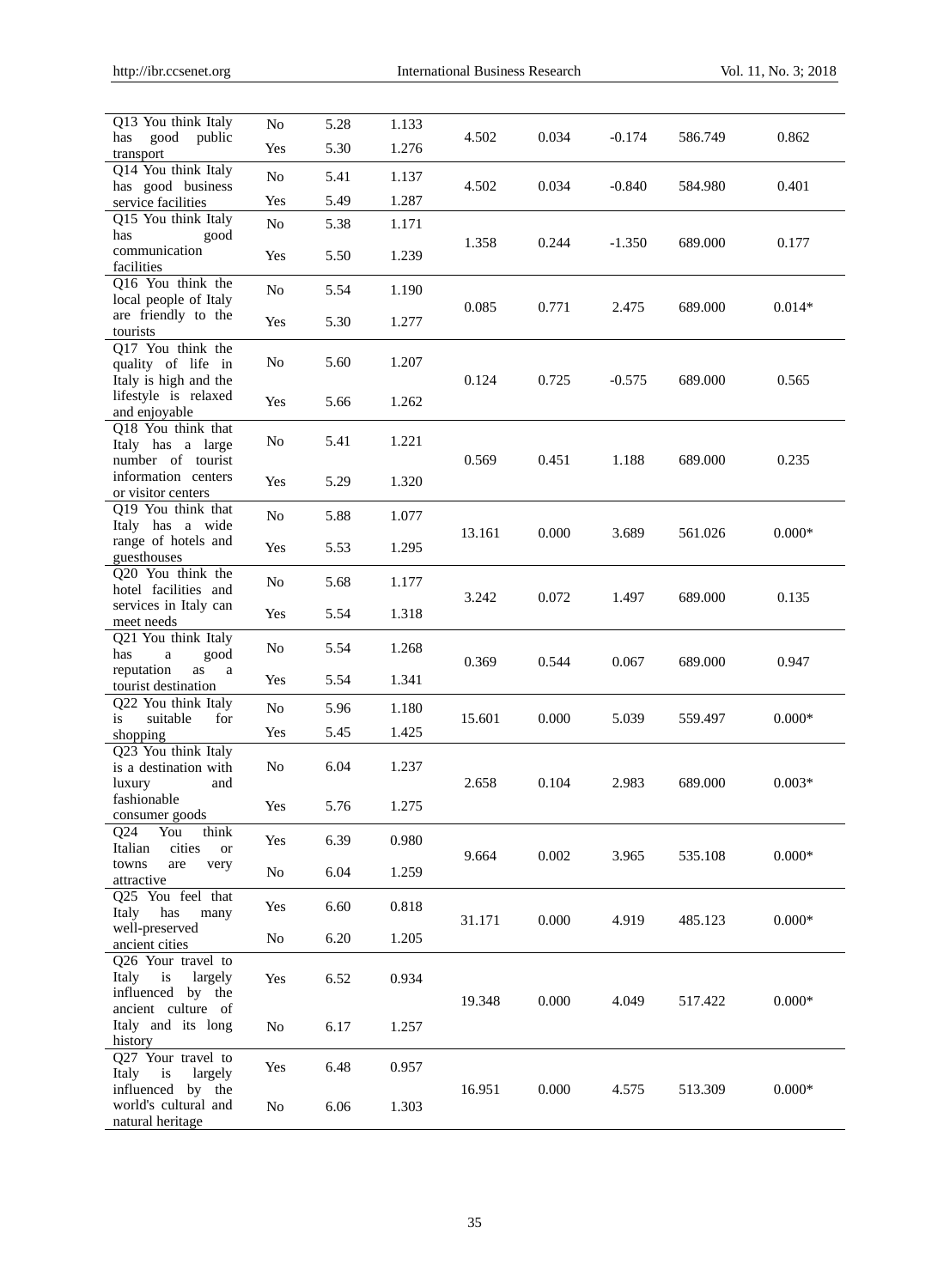| Q28 Your travel to<br>Italy<br>is<br>largely<br>influenced by Italian  | Yes            | 6.49 | 0.981 |        |       |          |         |          |
|------------------------------------------------------------------------|----------------|------|-------|--------|-------|----------|---------|----------|
| architecture,<br>palaces,<br>museums,<br>sculptures,<br>paintings, etc | N <sub>0</sub> | 6.20 | 1.266 | 14.289 | 0.000 | 3.206    | 533.453 | $0.001*$ |
| Q29 You think Italy                                                    | Yes            | 6.14 | 1.028 |        |       |          |         |          |
| is exotic as a tourist                                                 |                |      |       | 1.857  | 0.173 | 2.298    | 689.000 | $0.022*$ |
| destination                                                            | No             | 5.94 | 1.224 |        |       |          |         |          |
| Q30Your travel to                                                      |                |      |       |        |       |          |         |          |
| Italy<br>is<br>largely                                                 | Yes            | 5.45 | 1.616 |        |       |          |         |          |
| influenced by Italian                                                  |                |      |       | 2.397  | 0.122 | $-1.179$ | 689.000 | 0.239    |
| cultural film and                                                      | N <sub>o</sub> | 5.60 | 1.490 |        |       |          |         |          |
| television works                                                       |                |      |       |        |       |          |         |          |
| Q31 Your travel to                                                     |                |      |       |        |       |          |         |          |
| Italy<br>is<br>largely                                                 | Yes            | 5.70 | 1.545 |        |       |          |         |          |
| influenced by Italian<br>religious culture and                         |                |      |       | 1.254  | 0.263 | 1.247    | 689.000 | 0.213    |
| religious sanctuaries                                                  | No             | 5.55 | 1.630 |        |       |          |         |          |
| Q32 Your travel to                                                     |                |      |       |        |       |          |         |          |
| Italy<br>is<br>largely                                                 | Yes            | 5.29 | 1.544 |        |       |          |         |          |
| influenced<br>by                                                       |                |      |       | 0.001  | 0.974 | $-2.118$ | 689.000 | $0.035*$ |
| stylistic activities                                                   | N <sub>0</sub> | 5.54 | 1.500 |        |       |          |         |          |
| Q33 Your travel to                                                     |                |      |       |        |       |          |         |          |
| Italy<br>is<br>largely                                                 | Yes            | 3.94 | 1.949 |        |       |          |         |          |
| influenced by the                                                      |                |      |       | 4.773  | 0.029 | $-6.476$ | 666.473 | $0.000*$ |
| Italian 2015 Milan                                                     | No             | 4.85 | 1.732 |        |       |          |         |          |
| World Expo                                                             |                |      |       |        |       |          |         |          |
| Q34 WeChat friends                                                     | Yes            | 4.69 | 1.764 |        |       |          |         |          |
| information<br>circle                                                  |                |      |       | 0.947  | 0.331 | $-3.628$ | 689.000 | $0.000*$ |
| has good effects on                                                    | No             | 5.17 | 1.685 |        |       |          |         |          |
| your travel to Italy<br>Q <sub>35</sub><br>Microblog                   |                |      |       |        |       |          |         |          |
| information<br>has                                                     | Yes            | 4.33 | 1.855 |        |       |          |         |          |
| good effect on your                                                    |                |      |       | 3.291  | 0.070 | $-4.169$ | 689.000 | $0.000*$ |
| travel to Italy                                                        | N <sub>0</sub> | 4.91 | 1.737 |        |       |          |         |          |
| Q36 Italian fashion                                                    |                |      |       |        |       |          |         |          |
| shopping                                                               | Yes            | 4.76 | 1.746 |        |       |          |         |          |
| information<br>on                                                      |                |      |       | 2.13   | 0.145 | $-3.237$ | 689.000 | $0.001*$ |
| social media has an                                                    |                |      |       |        |       |          |         |          |
| impact<br>on<br>your                                                   | No             | 5.18 | 1.606 |        |       |          |         |          |
| travel to Italy                                                        |                |      |       |        |       |          |         |          |
| Q37 Italian food and                                                   | Yes            | 5.00 | 1.658 |        |       |          |         |          |
| social<br>wine<br>on<br>media has an impact                            |                |      |       | 0.003  | 0.954 | $-1.967$ | 689.000 | $0.050*$ |
| on your travel to                                                      |                |      |       |        |       |          |         |          |
| Italy                                                                  | No             | 5.25 | 1.577 |        |       |          |         |          |
| The<br>Q38<br>Italian                                                  | Yes            | 5.48 | 1.546 |        |       |          |         |          |
| tourist attractions on                                                 |                |      |       |        |       |          |         |          |
| social media has an                                                    |                |      |       | 3.588  | 0.059 | $-2.250$ | 689.000 | $0.025*$ |
| impact<br>on<br>your                                                   | No             | 5.73 | 1.384 |        |       |          |         |          |
| travel to Italy                                                        |                |      |       |        |       |          |         |          |
| Italian<br>Q39                                                         |                |      |       |        |       |          |         |          |
| historical<br>and                                                      | Yes            | 5.39 | 1.610 |        |       |          |         |          |
| cultural information                                                   |                |      |       | 5.129  | 0.024 | $-1.795$ | 670.880 | 0.073    |
| on social media has                                                    |                |      |       |        |       |          |         |          |
| an impact on your<br>travel to Italy                                   | No             | 5.59 | 1.403 |        |       |          |         |          |
|                                                                        |                |      |       |        |       |          |         |          |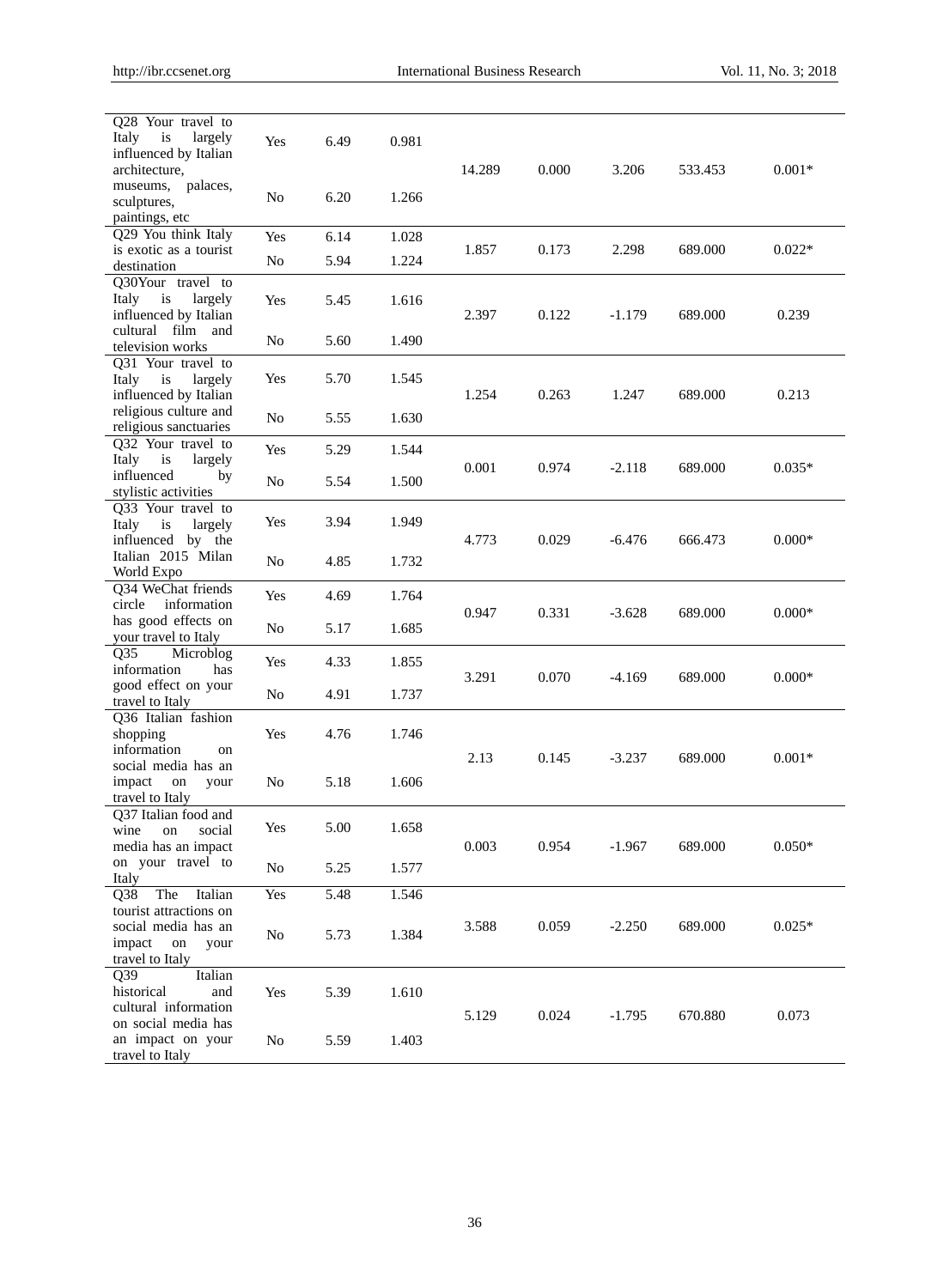| Italian<br>O40<br>The<br>social<br>events<br>on<br>media<br>have<br>an | Yes            | 4.76 | 1.651 | 3.888 | 0.049 | $-3.438$ | 663.592 | $0.001*$ |
|------------------------------------------------------------------------|----------------|------|-------|-------|-------|----------|---------|----------|
| impact<br>on<br>your<br>travel to Italy                                | N <sub>o</sub> | 5.17 | 1.484 |       |       |          |         |          |
| O41 Italian travel<br>discount                                         | Yes            | 4.91 | 1.702 |       |       |          |         |          |
| information<br>on                                                      |                |      |       | 0.382 | 0.537 | $-2.276$ | 689.000 | $0.023*$ |
| social media has an<br>impact<br>on<br>your<br>travel to Italy         | No             | 5.20 | 1.612 |       |       |          |         |          |
| O42 Friends' travel<br>pictures of Italy on                            | Yes            | 5.21 | 1.633 |       |       |          |         |          |
| social media have<br>an impact on your<br>travel to Italy              | No             | 5.46 | 1.481 | 2.228 | 0.136 | $-2.021$ | 689.000 | $0.044*$ |
| Q43 Travel experts'<br>travel strategy on                              | Yes            | 5.10 | 1.725 |       |       |          |         |          |
| social media has an<br>impact<br>on<br>your<br>travel to Italy         | No             | 5.41 | 1.511 | 4.061 | 0.044 | $-2.556$ | 669.803 | $0.011*$ |

*Note*. \* indicates a significant difference at  $p < 0.05$  levels

According to Table 4, we can see the factors that affect residents' perception of the Italian tourism image. The following are the factors which have significant differences.

Tourist destination has a good climate

Tourist destination has a variety of natural scenery

Tourist destination has beautiful scenery

Blue sky and white clouds, clean air, less pollution

Cities or towns are very attractive

The degree of traffic congestion can be tolerated

Degree of economic development is high

Local people are friendly to tourists

Tourist destination has good medical facilities and services

There are a lot of well-preserved ancient cities

There are a wide range of hotels and hotel facilities

It is suitable for shopping

A destination with luxury and fashion consumer goods

Be influenced by ancient Italian culture and long history

Be influenced by the Italian world culture and natural heritage

Be influenced by Italian architecture, museums, palaces, sculptures, paintings, etc

Be influenced by stylistic activities

Be influenced by the 2015 Milan World Expo in Italy

Tourist destination is exotic

WeChat friends circle information has good effects on your travel to Italy

Microblog information has good effects on your travel to Italy

Italian fashion shopping information on social media has an impact on your travel to Italy

Italian food and wine on social media has an impact on your travel to Italy

The Italian tourist attractions on social media have an impact on your travel to Italy

Italian events on social media have an impact on your travel to Italy

Italian travel discount information on social media has an impact on your travel to Italy

Friends' travel pictures of Italy on social media have an impact on your travel to Italy

Travel experts' travel strategy on social media has an impact on your travel to Italy

*4.4 Factor Analysis of Image Perception*

Through the principal factor analysis,Table 5, Table 6 can be obtained. It can be seen that the percentage of cumulative variance contribution rate of the selected six common factors was 69.274%. It is shown that more than 50% of the factor information, the results of public factor extraction are ideal. Among them, the common factor 'F1 political economic social environment and facilities,' whose variance contribution rate is 20.613%. This is the highest factor and includes the largest number of multi-information, so it is the most important. The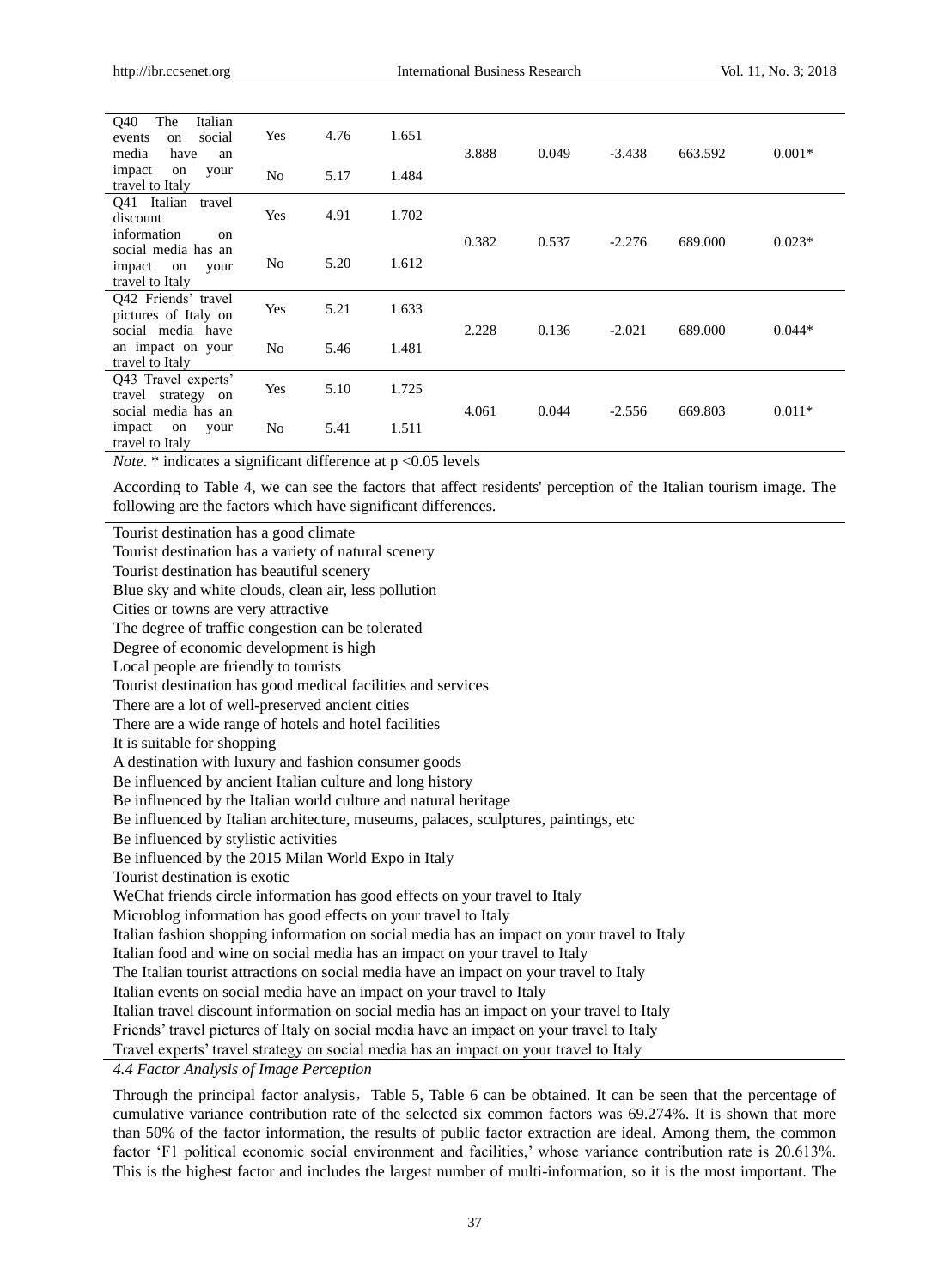**Cumulative** 

 $V_{\alpha}$   $\alpha$   $\beta$   $\alpha$   $\alpha$   $\alpha$ 

variance contribution rate of 'F2 social media influence' is 17.591%. The variance contribution rate of 'F3 culture history and art' is 11.752%. These two major factors also have important representations. The variance contribution rate of 'F4 natural environment and natural tourism resources' is 9.060%. The variance contribution rate of 'F5 shopping and consumption' is 5.620%. The variance contribution rate for the F6 religious and stylistic festival activities is 4.638%, These three common factors are weakly relative.

Table 5. Comparison on the Meanings of Main Factors of Chinese Residents' Perceptions of Italian Tourism Image

| <b>Common factor</b>                                                                                | <b>Minimum</b><br>value | <b>Maximum</b><br>value | Mean value | <b>Standard</b><br>deviation | Cronbach's $\alpha$ |
|-----------------------------------------------------------------------------------------------------|-------------------------|-------------------------|------------|------------------------------|---------------------|
| social.<br>F1<br>Political.<br>economic.<br>environmental and facilities                            |                         |                         | 5.319      | 0.95527                      | 0.951               |
| F2 The impact of social media                                                                       |                         |                         | 5.110      | 1.36985                      | 0.951               |
| F3 Culture, history and art                                                                         |                         |                         | 6.294      | 0.94722                      | 0.929               |
| F4 Natural environment and natural<br>tourism resources                                             |                         |                         | 5.902      | 1.02447                      | 0.873               |
| F5 Shopping and consumption                                                                         |                         |                         | 5.831      | 1.20066                      | 0.850               |
| F6 Religious and stylistic events                                                                   |                         |                         | 5.219      | 1.29017                      | 0.785               |
| Takla C. Anglesia ng tha Main Bantaga of Chinaga Davidantel Demonstrance of Italian Terruism Incorp |                         |                         |            |                              |                     |

Table 6. Analysis on the Main Factors of Chinese Residents' Perceptions of Italian Tourism Image

| <b>Common factor</b>                                 | Variable item                                                                                          | Load<br>factor | characteristic<br>value | vaгіанс <del>е</del><br>contribution<br>rate<br>(%) | Cumulative<br>variance<br>contribution<br>$rate(\%)$ |
|------------------------------------------------------|--------------------------------------------------------------------------------------------------------|----------------|-------------------------|-----------------------------------------------------|------------------------------------------------------|
|                                                      | Italy has good public transport                                                                        | 0.805          |                         |                                                     |                                                      |
|                                                      | Italy has a good transportation<br>infrastructure                                                      | 0.779          |                         |                                                     |                                                      |
|                                                      | Italy has<br>good<br>commercial<br>service facilities                                                  | 0.759          |                         |                                                     |                                                      |
|                                                      | Italy<br>has<br>a high<br>level<br>of<br>economic development                                          | 0.751          |                         |                                                     |                                                      |
|                                                      | Italy has good communication<br>facilities                                                             | 0.750          |                         |                                                     |                                                      |
|                                                      | Italy has good medical facilities<br>and services                                                      | 0.727          |                         |                                                     |                                                      |
|                                                      | Prices are stable in Italy                                                                             | 0.706          |                         |                                                     |                                                      |
|                                                      | Politics are stable in Italy                                                                           | 0.703          |                         |                                                     |                                                      |
| F1 Political,                                        | Italy is a safe tourist destination                                                                    | 0.699          | 8.864                   | 20.613%                                             | 20.613%                                              |
| economic, social,<br>environmental and<br>facilities | Italy has a high quality of life<br>and a relaxed lifestyle                                            | 0.626          |                         |                                                     |                                                      |
|                                                      | Italy has a good reputation as a<br>tourist destination                                                | 0.594          |                         |                                                     |                                                      |
|                                                      | Italy's hotel and hotel facilities<br>and services can meet the<br>demand                              | 0.592          |                         |                                                     |                                                      |
|                                                      | The local people in Italy are<br>friendly and hospitable to visitors                                   | 0.586          |                         |                                                     |                                                      |
|                                                      | Italy has a large variety of hotel<br>and hotel facilities                                             | 0.573          |                         |                                                     |                                                      |
|                                                      | Italy<br>has<br>tourist<br>many<br>information centers or visitor<br>centers                           | 0.567          |                         |                                                     |                                                      |
|                                                      | The traffic congestion in Italy is<br>tolerable                                                        | 0.531          |                         |                                                     |                                                      |
|                                                      | Italian<br>fashion<br>shopping<br>information on social media has<br>an impact on your travel to Italy | 0.851          |                         |                                                     |                                                      |
| F2 The impact of<br>social media                     | Italian food and wine on social<br>media has an impact on your<br>travel to Italy                      | 0.831          | 7.564                   | 17.591%                                             | 38.204%                                              |
|                                                      | Friends' travel pictures of Italy<br>on social media have an impact<br>on your travel to Italy         | 0.815          |                         |                                                     |                                                      |
|                                                      | WeChat<br>friends<br>circle<br>information has a good effect on                                        | 0.796          |                         |                                                     |                                                      |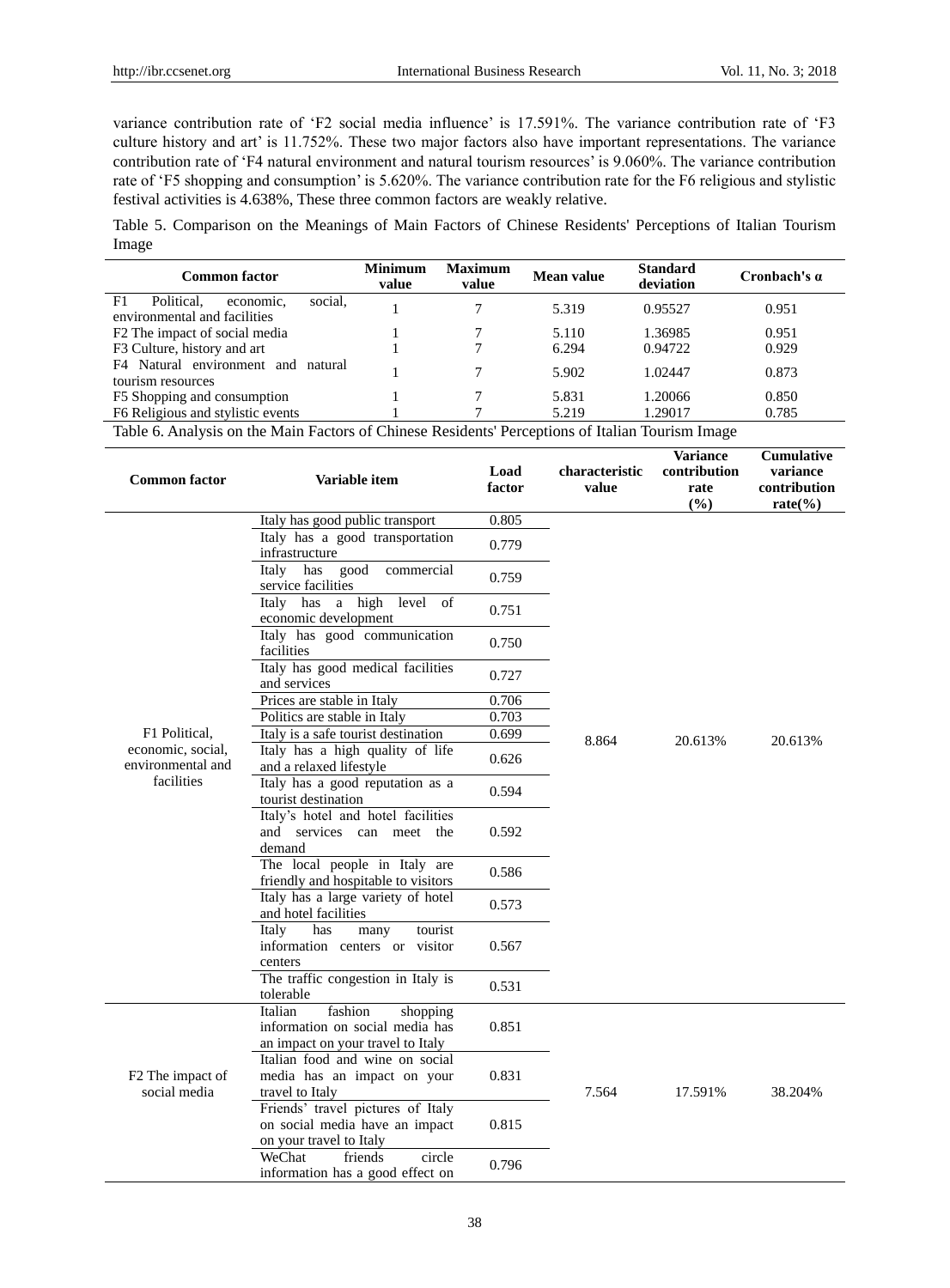l,

 $\overline{a}$ 

|                     | your travel to Italy                                                |       |       |         |         |
|---------------------|---------------------------------------------------------------------|-------|-------|---------|---------|
|                     | Travel experts' travel strategy on<br>social media has an impact on | 0.795 |       |         |         |
|                     | your travel to Italy                                                |       |       |         |         |
|                     | Italian events on social media                                      |       |       |         |         |
|                     | have an impact on your travel to                                    | 0.794 |       |         |         |
|                     | Italy                                                               |       |       |         |         |
|                     | Italian<br>travel<br>discount                                       |       |       |         |         |
|                     | information on social media has                                     | 0.772 |       |         |         |
|                     | an impact on your travel to Italy                                   |       |       |         |         |
|                     | Microblog information has good                                      | 0.769 |       |         |         |
|                     | effect on your travel to Italy                                      |       |       |         |         |
|                     | The Italian tourist attractions on                                  |       |       |         |         |
|                     | social media have an impact on                                      | 0.766 |       |         |         |
|                     | you                                                                 |       |       |         |         |
|                     | Italian historical and cultural                                     |       |       |         |         |
|                     | information on social media have                                    | 0.755 |       |         |         |
|                     | an impact on your travel to Italy                                   |       |       |         |         |
|                     | Your travel to Italy is largely                                     |       |       |         |         |
|                     | influenced by the ancient culture                                   | 0.853 |       |         |         |
|                     | of Italy and its long history                                       |       |       |         |         |
|                     | Your travel to Italy is largely                                     |       |       |         |         |
|                     | influenced by the world's cultural                                  | 0.836 |       |         |         |
|                     | and natural heritage                                                |       |       |         |         |
|                     | Your travel to Italy is largely                                     |       |       |         |         |
| F3 Cultural history | influenced<br>Italian<br>by                                         | 0.836 | 5.053 | 11.752% | 49.956% |
| and art             | architecture, museums, palaces,                                     |       |       |         |         |
|                     | sculptures, paintings, etc                                          |       |       |         |         |
|                     | You feel that Italy has many                                        | 0.668 |       |         |         |
|                     | well-preserved ancient cities                                       |       |       |         |         |
|                     | You think the Italian cities or                                     | 0.549 |       |         |         |
|                     | towns are very attractive                                           |       |       |         |         |
|                     | You think Italy is exotic as a                                      | 0.543 |       |         |         |
|                     | tourist destination                                                 |       |       |         |         |
|                     | Italy has a variety of natural                                      | 0.756 |       |         |         |
|                     | scenery as a tourist destination                                    |       |       |         |         |
|                     | Italy has a good climate as a                                       | 0.698 |       |         |         |
| F4 Natural          | tourist destination                                                 |       |       |         |         |
| environment and     | Italy is a tourist destination with                                 | 0.690 | 3.896 | 9.060%  | 59.016% |
| natural tourism     | biodiversity and uniqueness                                         |       |       |         |         |
| resources           | Italy has beautiful scenery as a                                    | 0.686 |       |         |         |
|                     | tourist destination                                                 |       |       |         |         |
|                     | Italy has blue skies, white clouds,                                 | 0.639 |       |         |         |
|                     | clean air, and low pollution                                        |       |       |         |         |
|                     | You think Italy is suitable for                                     | 0.737 |       |         |         |
| F5 Shopping and     | shopping                                                            |       |       |         |         |
| consumption         | You think Italy is a destination                                    |       | 2.417 | 5.620%  | 64.636% |
|                     | with luxury and fashionable                                         | 0.730 |       |         |         |
|                     | consumer goods                                                      |       |       |         |         |
|                     | Your travel to Italy is largely                                     | 0.683 | 1.994 | 4.638%  | 69.274% |
|                     | influenced by stylistic activities                                  |       |       |         |         |
|                     | Your travel to Italy is largely                                     |       |       |         |         |
|                     | influenced by the Italian 2015                                      | 0.654 |       |         |         |
| F6 Religious and    | Milan World Expo                                                    |       |       |         |         |
| cultural events     | Your travel to Italy is largely                                     |       |       |         |         |
|                     | influenced by Italian cultural                                      | 0.573 |       |         |         |
|                     | film and television works                                           |       |       |         |         |
|                     | Your travel to Italy is largely                                     |       |       |         |         |
|                     | influenced by Italian religious                                     | 0.572 |       |         |         |
|                     | culture and religious sanctuary                                     |       |       |         |         |

From the comparison of the mean values of the principal factors, the top three factors of the most important perception factors of Italian tourism image in Chinese residents' minds are 'cultural history and art', 'natural environment and natural tourism resources', 'shopping and consumption'. The mean values were 6.294, 5.902, 5.831 respectively.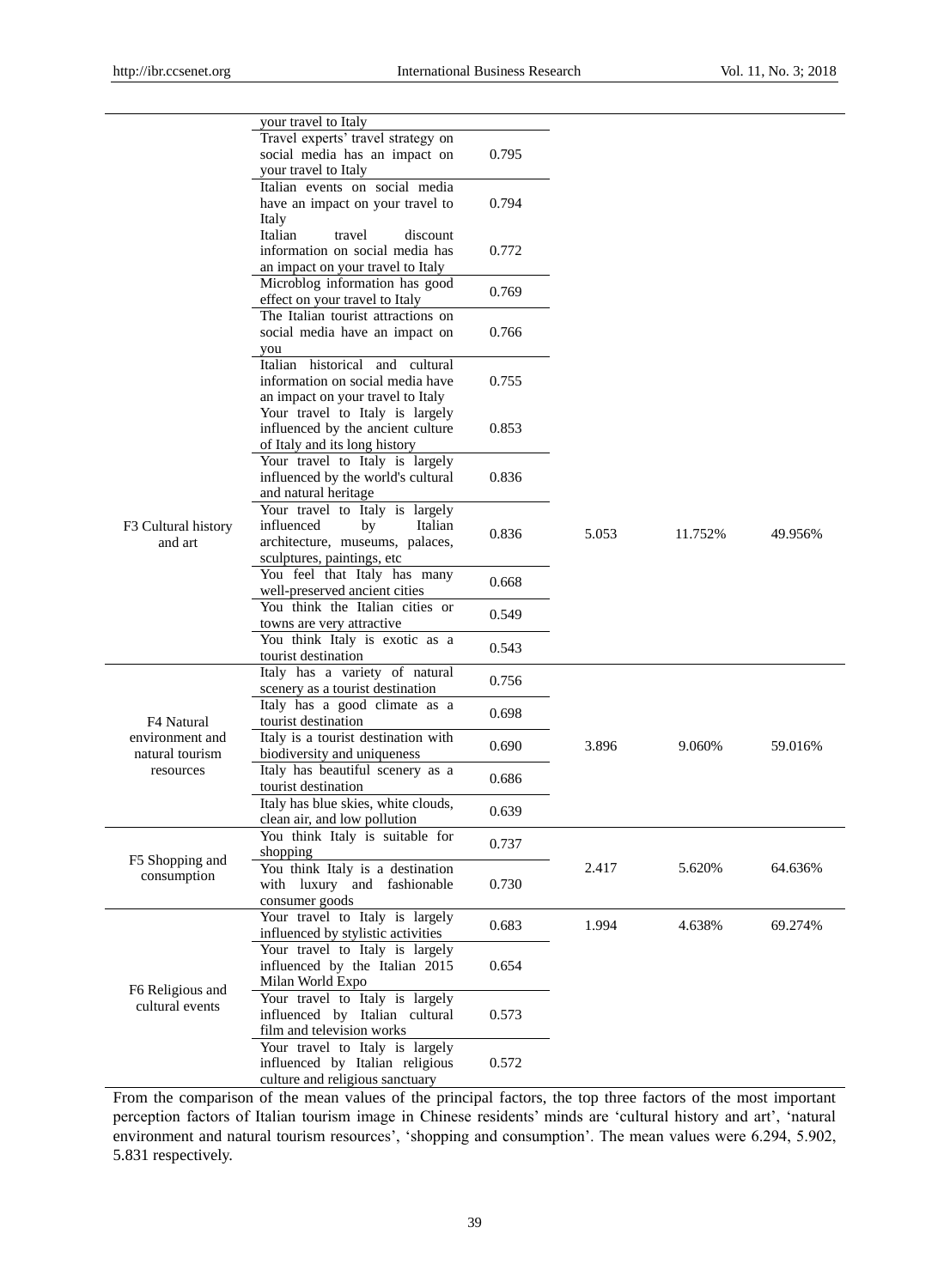### *4.5 Variance Analysis of Image Perception*

Table 7. Difference analysis of the Italian tourism image perception research on the Chinese residents in different groups of respondents (whether they have visited Italy)

|                                                                          |                                             | Mean value                                            |                |          |            |
|--------------------------------------------------------------------------|---------------------------------------------|-------------------------------------------------------|----------------|----------|------------|
| <b>Common factor</b>                                                     | Respondents<br>who<br>have<br>visited Italy | Respondents<br>who<br>have<br>visited<br>not<br>Italy | <b>F</b> value | t value  | <b>Sig</b> |
| F1<br>social.<br>Political.<br>economic.<br>environmental and facilities | 5.325                                       | 5.311                                                 | 9.476          | 0.178    | 0.859      |
| F <sub>2</sub> The impact of social media                                | 4.962                                       | 5.308                                                 | 0.475          | $-3.301$ | $0.001*$   |
| F3 Cultural history and art                                              | 6.435                                       | 6.103                                                 | 26.202         | 4.381    | $0.000*$   |
| F4 Natural environment and<br>natural<br>tourism resources               | 6.033                                       | 5.725                                                 | 6.408          | 3.844    | $0.000*$   |
| F5 Shopping and consumption                                              | 6.001                                       | 5.600                                                 | 3.378          | 4.397    | $0.000*$   |
| F6 Religious and cultural events                                         | 5.097                                       | 5.384                                                 | 0.646          | $-2.911$ | $0.004*$   |
|                                                                          |                                             |                                                       |                |          |            |

*Note.* \*P=Sig < 0.05

All the survey samples were divided into two separate samples, 'Visited Italy' and 'Not Visited Italy'. The T test was conducted from the perspective of the variables of the six dimensions. It was observed whether the two independent samples had significant differences. Through the independent sample T test, we can obtain Table 6 by statistics. There are no significant differences in the common factor F1 'political economy and social environment and facilities', elsewhere there are significant differences in the remaining five common factors 'F2 social media influence', 'F3 cultural history and art', 'F4 natural environment and natural tourism resources' and' F5 shopping and consumption'.

Table 8. Difference Analysis of Chinese Residents' Perceptions of Italian Tourism Image in Respondents of Different sexes

| <b>Common factor</b>                                                     |       | <b>Mean value</b> | <b>F</b> value | <b>T</b> value |          |
|--------------------------------------------------------------------------|-------|-------------------|----------------|----------------|----------|
|                                                                          | male  | female            |                |                | Sig      |
| social.<br>Political.<br>F1<br>economic.<br>environmental and facilities | 5.335 | 5.311             | 0.710          | 0.317          | 0.751    |
| F <sub>2</sub> The impact of social media                                | 4.924 | 5.215             | 1.462          | $-2.689$       | $0.007*$ |
| F3 Cultural history and art                                              | 6.273 | 6.306             | 0.629          | $-0.441$       | 0.659    |
| F4 Natural environment and<br>natural<br>tourism resources               | 5.813 | 5.951             | 0.345          | $-1.677$       | 0.094    |
| F5 Shopping and consumption                                              | 5.752 | 5.875             | 1.000          | $-1.298$       | 0.195    |
| F6 Religious and cultural events                                         | 5.177 | 5.243             | 0.335          | $-0.648$       | 0.517    |
| $\sim$ $\sim$ $\sim$<br>$\mathbf{v}$                                     |       |                   |                |                |          |

*Note.* \*P=Sig < 0.05

Through the independent sample T test, we can obtain Table 8 by statistics, There are significant differences of respondents of different sexes in the common factor F2 'social media'.

Table 9. Difference Analysis of Chinese Residents' Perceptions of Italian Tourism Image in Respondents with Different Marital Status

|                                                                          |               | Mean value     |                |          |          |
|--------------------------------------------------------------------------|---------------|----------------|----------------|----------|----------|
| Common factor 公因子                                                        | <b>Single</b> | <b>Married</b> | <b>F</b> value | t value  | Sig      |
| social.<br>F1<br>Political.<br>economic.<br>environmental and facilities | 5.276         | 5.349          | 0.596          | $-0.989$ | 0.323    |
| F2 The impact of social media                                            | 5.069         | 5.138          | 1.223          | $-0.652$ | 0.514    |
| F3 Cultural history and art                                              | 6.191         | 6.366          | 11.259         | $-2.314$ | $0.021*$ |
| F4 Natural environment and<br>natural<br>tourism resources               | 5.870         | 5.924          | 0.019          | $-0.689$ | 0.491    |
| F5 Shopping and consumption                                              | 5.834         | 5.828          | 0.224          | 0.059    | 0.953    |
| F6 Religious and cultural events                                         | 5.147         | 5.270          | 2.551          | $-1.240$ | 0.215    |

*Note.* \*P=Sig < 0.05

Through the independent sample T test, we obtain Table 9 by statistics. As it can be seen from the data in this table, there are significant differences of respondents with different marital status in the common factor F3 'Cultural history and art'.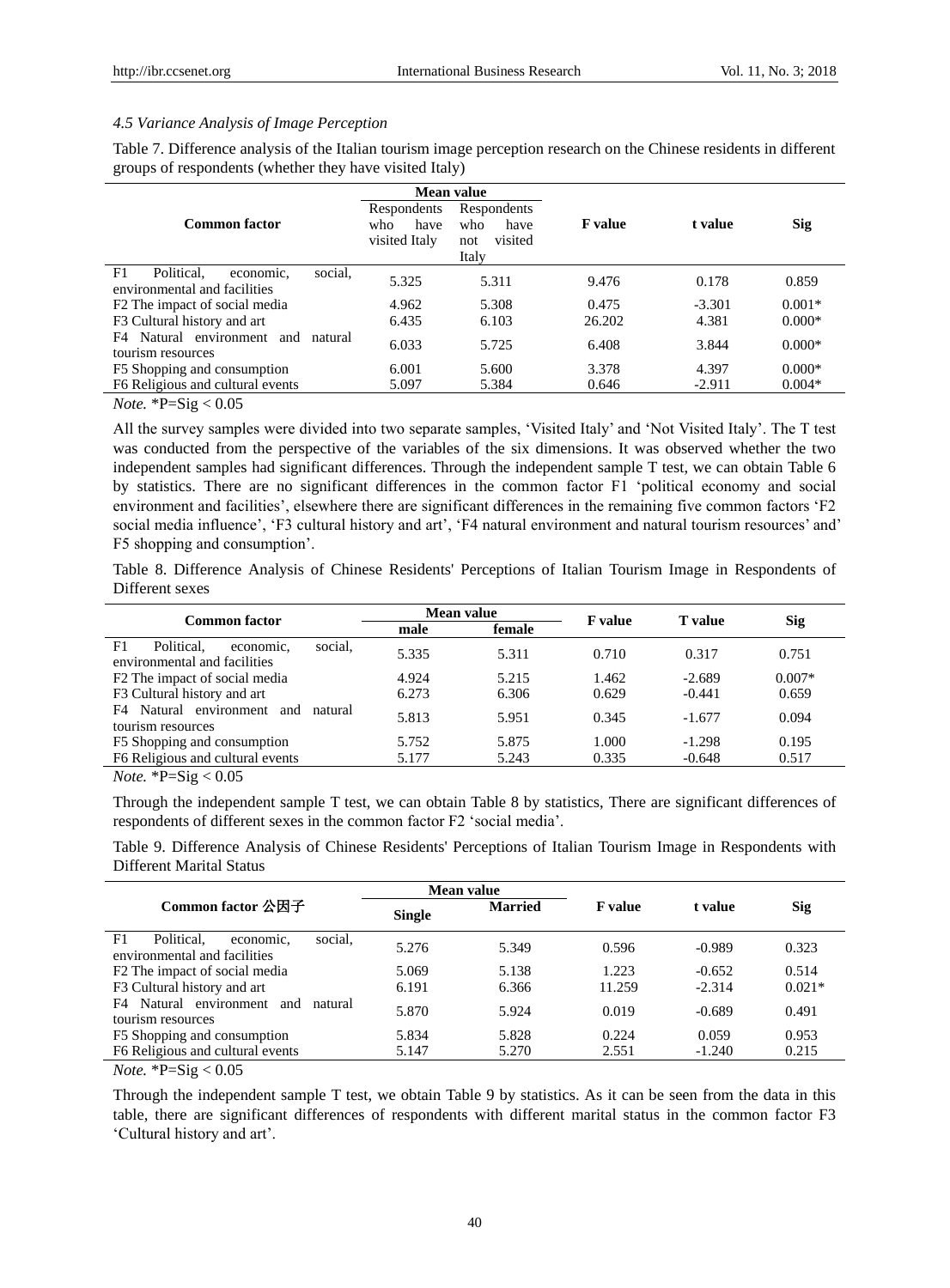| <b>Mean value</b>                                                              |                                    |                   |                    |                    |                    |                              |                |            |
|--------------------------------------------------------------------------------|------------------------------------|-------------------|--------------------|--------------------|--------------------|------------------------------|----------------|------------|
| <b>Common factor</b>                                                           | <b>Under</b><br>22<br>years<br>old | 22-30years<br>old | 31-40 years<br>old | 41-50 years<br>old | 51-60 vears<br>old | 61 years<br>old and<br>above | <b>F</b> value | <b>Sig</b> |
| F1<br>Political,<br>social,<br>economic,<br>environmental<br>and<br>facilities | 4.964                              | 5.233             | 5.324              | 5.449              | 5.598              | 5.859                        | 2.432          | $0.034*$   |
| The<br>F2<br>impact of<br>social media                                         | 4.600                              | 5.090             | 5.212              | 4.894              | 5.106              | 4.938                        | 1.484          | 0.193      |
| Cultural<br>F3<br>history<br>and art                                           | 5.694                              | 6.217             | 6.322              | 6.496              | 6.338              | 6.646                        | 3.136          | $0.015*$   |
| F4<br>Natural<br>environment<br>and<br>natural<br>tourism<br>resources         | 5.350                              | 5.848             | 5.894              | 6.118              | 6.040              | 6.475                        | 2.883          | $0.014*$   |
| F5<br>Shopping<br>and<br>consumption                                           | 5.521                              | 5.818             | 5.872              | 5.819              | 5.829              | 5.438                        | 0.578          | 0.717      |
| Religious<br>F6<br>and<br>cultural events                                      | 5.104                              | 5.166             | 5.259              | 5.116              | 5.421              | 5.375                        | 0.467          | 0.801      |

Table 10. Difference Analysis of Chinese Residents' Perceptions of Italian Tourism Image in Respondents of Different Ages

*Note.* \*P=Sig < 0.05

Table 10 can be obtained by single factor variance ANOVA analysis. There are significant differences of respondents of different ages in the common factors F1 'political economy and social environment and facilities', F3 'cultural history and art' and F4 'natural environment and natural tourism resources'.

Table 11. Difference Analysis of Chinese Residents' Perceptions of Italian Tourism Image in Respondents in different occupations

| Mean value                                                               |                                       |       |                         |                         |       |                                        |       |       |            |            |
|--------------------------------------------------------------------------|---------------------------------------|-------|-------------------------|-------------------------|-------|----------------------------------------|-------|-------|------------|------------|
| <b>Common factor</b>                                                     | Government,<br>public office<br>staff |       | <b>Staff Freelancer</b> | <b>Private</b><br>owner |       | <b>Student Housewife Retiree Other</b> |       |       | F<br>value | <b>Sig</b> |
| Political,<br>F1<br>economic, social,<br>environmental and<br>facilities | 5.339                                 | 5.285 | 5.473                   | 5.302                   | 5.098 | 5.088                                  | 5.856 | 5.252 | 1.737      | 0.097      |
| F <sub>2</sub> The impact of<br>social media                             | 5.116                                 | 5.162 | 5.266                   | 4.996                   | 4.720 | 4.860                                  | 5.052 | 4.856 | 0.830      | 0.562      |
| F <sub>3</sub> Cultural history<br>and art                               | 6.289                                 | 6.301 | 6.385                   | 6.417                   | 5.938 | 5.967                                  | 6.522 | 6.185 | 1.215      | 0.304      |
| F4<br>Natural<br>environment<br>and<br>natural<br>tourism<br>resources   | 5.992                                 | 5.842 | 6.089                   | 5.861                   | 5.737 | 5.680                                  | 6.365 | 5.793 | 1.562      | 0.144      |
| Shopping<br>F5<br>and<br>consumption                                     | 5.797                                 | 5.867 | 5.977                   | 5.804                   | 5.843 | 5.650                                  | 5.696 | 5.370 | 0.842      | 0.553      |
| F6 Religious and<br>cultural events                                      | 5.289                                 | 5.182 | 5.346                   | 5.103                   | 5.064 | 5.125                                  | 5.380 | 5.370 | 0.420      | 0.890      |

*Note.* \*P=Sig < 0.05

Table 11 can be obtained by single factor variance ANOVA analysis. As it can be seen from the data in this table, there are no signifiant differences of respondents in different occupations.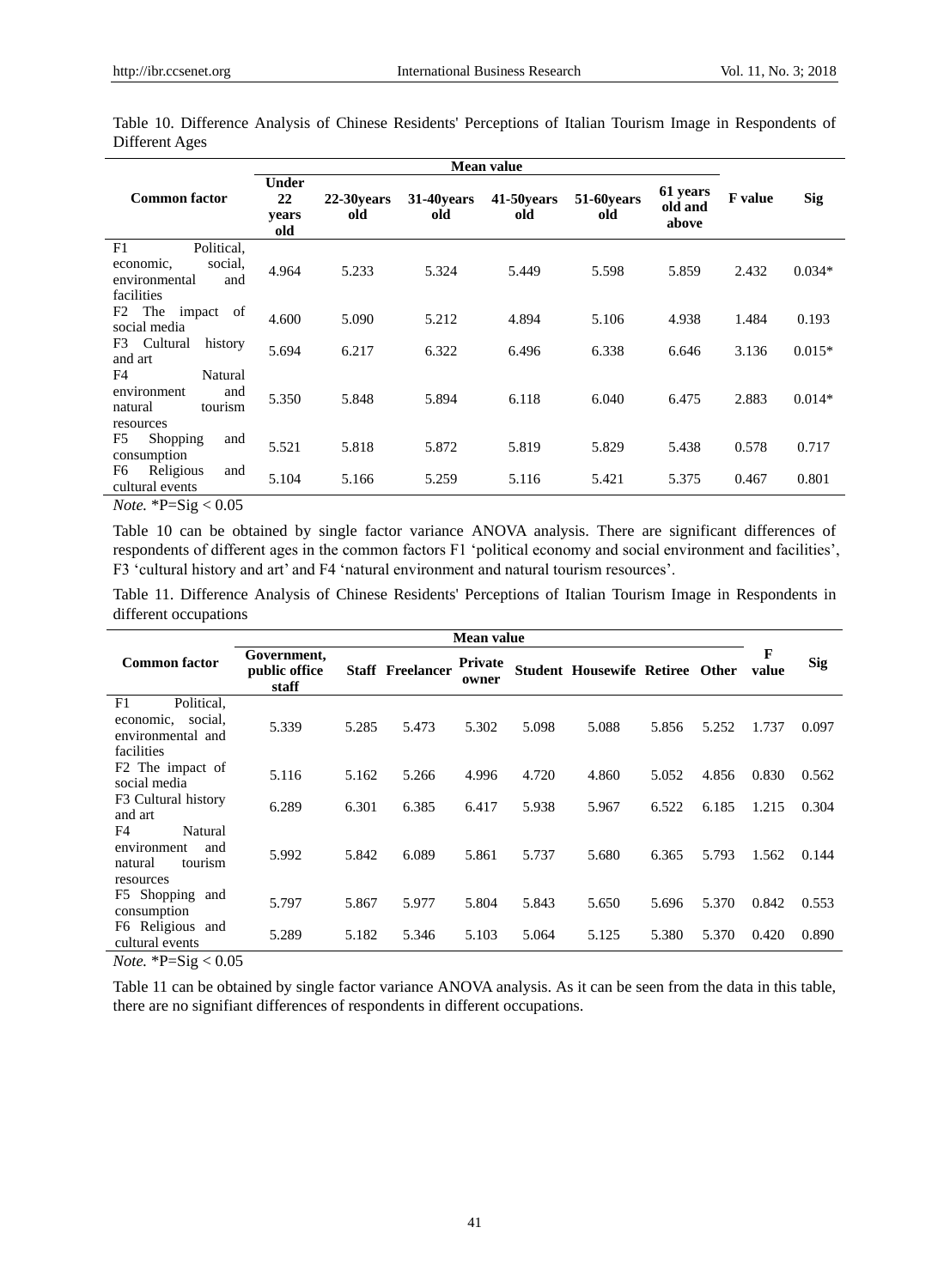| <b>Common factor</b>                                                     | <b>Junior</b><br>high<br>school or<br>below | <b>High</b><br>school | College or<br>undergraduate | <b>Master</b> | Doctor or<br>above | <b>F</b> value | Sig      |
|--------------------------------------------------------------------------|---------------------------------------------|-----------------------|-----------------------------|---------------|--------------------|----------------|----------|
| Political.<br>social,<br>F1<br>economic.<br>environmental and facilities | 5.063                                       | 5.766                 | 5.294                       | 5.359         | 5.789              | 1.495          | 0.202    |
| F <sub>2</sub> The impact of social media                                | 4.600                                       | 5.233                 | 5.052                       | 5.303         | 5.400              | 1.515          | 0.196    |
| F3 Cultural history and art                                              | 5.636                                       | 6.156                 | 6.263                       | 6.403         | 6.604              | 2.507          | $0.045*$ |
| F4 Natural environment and natural<br>tourism resources                  | 5.309                                       | 6.350                 | 5.874                       | 5.993         | 6.000              | 1.928          | 0.104    |
| F5 Shopping and consumption                                              | 5.091                                       | 5.542                 | 5.732                       | 6.138         | 6.625              | 9.916          | $0.000*$ |
| F6 Religious and cultural events                                         | 5.068                                       | 5.479                 | 5.194                       | 5.296         | 5.125              | 0.357          | 0.839    |

Table 12. Difference Analysis of Chinese Residents' Perceptions of Italian Tourism Image in Respondents with Different Education

*Note.* \*P=Sig < 0.05

Table 12 can be obtained by single factor variance ANOVA analysis. As it can be seen from the data in this table, there are significant differences of respondents with different education background in common factors F3 'cultural history and art' and F5 'shopping and consumption'.

Table 13. Difference Analysis of Chinese Residents' Perceptions of Italian Tourism Image in Respondents with Different Incomes

|                                     | <b>Mean value</b> |           |             |             |           |                |          |
|-------------------------------------|-------------------|-----------|-------------|-------------|-----------|----------------|----------|
| <b>Common factor</b>                | 5000 or           | 5000-9000 | 10000-20000 | 20000-50000 | 50000yuan | <b>F</b> value | Sig      |
|                                     | <b>less</b>       | vuan      | vuan        | vuan        | or more   |                |          |
| Political,<br>F1<br>economic,       |                   |           |             |             |           |                |          |
| social, environmental and           | 5.307             | 5.381     | 5.223       | 5.356       | 5.391     | 0.852          | 0.492    |
| facilities                          |                   |           |             |             |           |                |          |
| F <sub>2</sub> The impact of social | 5.248             | 5.172     | 5.092       | 4.973       | 4.610     | 1.708          | 0.146    |
| media                               |                   |           |             |             |           |                |          |
| F3 Cultural history and art         | 6.088             | 6.300     | 6.354       | 6.380       | 6.382     | 1.440          | 0.223    |
| Natural<br>F4<br>environment        |                   |           |             |             |           |                |          |
| natural<br>and<br>tourism           | 5.836             | 5.906     | 5.910       | 5.908       | 6.058     | 0.307          | 0.874    |
| resources                           |                   |           |             |             |           |                |          |
| F5<br>Shopping<br>and               | 5.627             | 5.738     | 6.003       | 5.876       | 6.097     | 2.687          | $0.030*$ |
| consumption                         |                   |           |             |             |           |                |          |
| F6 Religious and cultural           | 5.350             | 5.372     | 5.175       | 4.882       | 4.798     | 3.701          | $0.005*$ |
| events                              |                   |           |             |             |           |                |          |

*Note.* \*P=Sig < 0.05

Table 13 can be obtained by single factor variance ANOVA analysis. As it can be seen from the data in this table, there are significant differences of respondents with different incomes in common factors F5 'shopping and consumption' and F6 'religious and cultural stylistic activities'.

Table 14. Difference Analysis of Chinese Residents' Perceptions of Italian Tourism Image in Respondents from different regions

| <b>Common factor</b>                                                     | <b>Beijing</b><br>(Beijing,<br><b>Tianjin and</b><br>Hebei) | Shanghai<br>(Jiangsu,<br>Zhejiang and<br>Shanghai) | Guangzhou<br>(Pearl River<br>Delta) | <b>Other</b><br>provinces | <b>F</b> value | <b>Sig</b> |
|--------------------------------------------------------------------------|-------------------------------------------------------------|----------------------------------------------------|-------------------------------------|---------------------------|----------------|------------|
| Political.<br>social.<br>F1<br>economic.<br>environmental and facilities | 5.372                                                       | 5.300                                              | 5.254                               | 5.440                     | 0.682          | 0.563      |
| F <sub>2</sub> The impact of social media                                | 5.197                                                       | 5.025                                              | 5.253                               | 5.210                     | 1.174          | 0.319      |
| F3 Cultural history and art                                              | 6.304                                                       | 6.296                                              | 6.199                               | 6.418                     | 0.720          | 0.540      |
| F4 Natural environment and natural<br>tourism resources                  | 5.979                                                       | 5.946                                              | 5.714                               | 5.791                     | 1.937          | 0.122      |
| F5 Shopping and consumption                                              | 5.673                                                       | 5.937                                              | 5.818                               | 5.516                     | 2.923          | $0.035*$   |
| F6 Religious and cultural events                                         | 5.377                                                       | 5.152                                              | 5.187                               | 5.365                     | 1.292          | 0.276      |
|                                                                          |                                                             |                                                    |                                     |                           |                |            |

*Note.* \*P=Sig < 0.05

Table 14 can be obtained by single factor variance ANOVA analysis. As it can be seen from the data in this table, there are significant differences of respondents from different regions in common factor F5 'shopping and consumption'.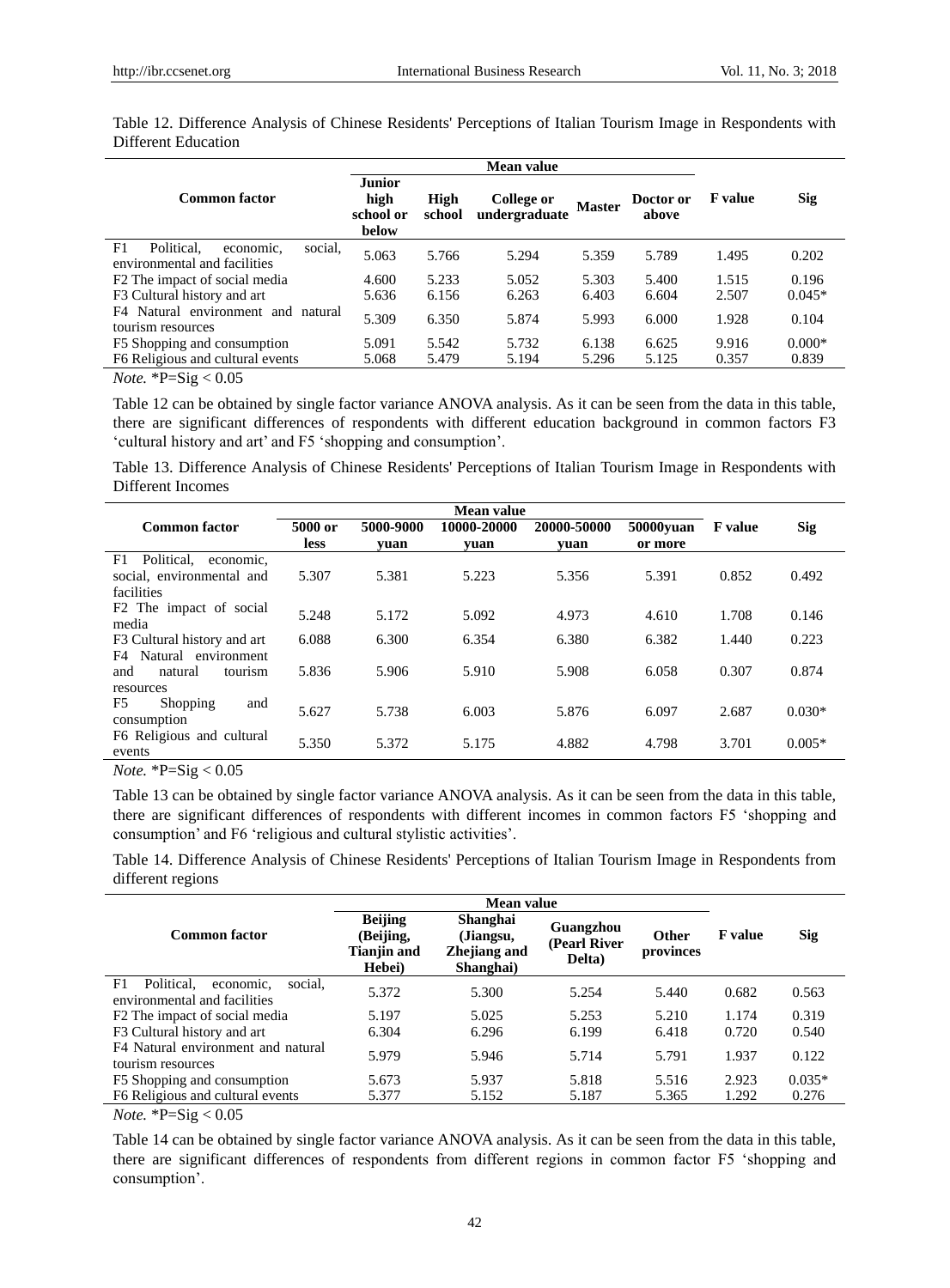### *4.6 Correlation Analysis of Image Perception*

Table 15. Correlation Analysis of Chinese respondents Residents of the Italian tourism image perception

| Common factor correlation comparison                            | Your interest in Italy as a tourist destination |                              |  |  |  |  |
|-----------------------------------------------------------------|-------------------------------------------------|------------------------------|--|--|--|--|
|                                                                 | <b>Pearson correlation Pearson</b>              | Sig significance (bilateral) |  |  |  |  |
| F1 Political, economic, social, environmental<br>and facilities | $0.532**$                                       | 0.000                        |  |  |  |  |
| F <sub>2</sub> The impact of social media                       | $0.295**$                                       | 0.000                        |  |  |  |  |
| F3 Cultural history and art                                     | $0.534**$                                       | 0.000                        |  |  |  |  |
| F4 Natural environment and natural tourism<br>resources         | $0.504**$                                       | 0.000                        |  |  |  |  |
| F5 Shopping and consumption                                     | $0.454**$                                       | 0.000                        |  |  |  |  |
| F6 Religious and cultural events                                | $0.351**$                                       | 0.000                        |  |  |  |  |

*Note.* \*\* Significant correlations at 0.01 level (bilateral)

Through the study of correlation analysis we can find 'political economy and social environment and facilities', 'cultural history and art', 'natural environment and natural tourism resources' show a weak correlation with 'Italy as a tourist destination interest'.

#### *4.7 Regression Analysis of Image Perception*

Table 16. Multiple linear regression analysis of Chinese respondents Residents of the Italian Tourism Image Perception

| Coefficient a                                                                          |                                   |                          |                                    |         |       |                                |       |
|----------------------------------------------------------------------------------------|-----------------------------------|--------------------------|------------------------------------|---------|-------|--------------------------------|-------|
| Model                                                                                  | Non - standardized<br>coefficient |                          | <b>Standardized</b><br>coefficient |         | Sig.  | <b>Collinearity statistics</b> |       |
|                                                                                        | B                                 | <b>Standard</b><br>error | trial version                      |         |       | <b>Tolerance</b>               | VIF   |
| (constant)                                                                             | 1.710                             | .228                     |                                    | 7.503   | .000  |                                |       |
| F1<br>Political.<br>social.<br>economic.<br>environmental and facilities               | .244                              | .052                     | .221                               | 4.733   | .000  | .424                           | 2.361 |
| F <sub>2</sub> The impact of social media                                              | $-.017$                           | .031                     | $-.023$                            | $-.567$ | .571  | .578                           | 1.731 |
| F3 Cultural history and art                                                            | .238                              | .052                     | .213                               | 4.617   | .000  | .433                           | 2.312 |
| F4 Natural environment and natural<br>tourism resources                                | .145                              | .046                     | .141                               | 3.156   | .002  | .463                           | 2.160 |
| F5 Shopping and consumption                                                            | .125                              | .034                     | .142                               | 3.648   | .000. | .608                           | 1.644 |
| F6 Religious and cultural events                                                       | .025                              | .034                     | .031                               | .730    | .466  | .525                           | 1.906 |
| Dependent variable: your interest in Italy as a tourist destination<br>$\mathfrak{a}.$ |                                   |                          |                                    |         |       |                                |       |

*Note.* \*P=Sig < 0.05

According to the results of analysis in Table 16, it is shown that under the significant level of 0.05, only the four factors 'political economy and social environment and facilities', 'cultural history and art', 'natural environment and natural tourism resources', 'Shopping and consumption', can significantly affect the respondents' degree of interest of travelling the Italy. Their regression coefficients are 0.244, 0.238, 0.145, 0.125 respectively, 'political economy and social environment and facilities' has the most important degree of influence , followed by'cultural history and art' and 'natural environment and natural tourism resources', and finally 'shopping and consumption.'

#### **5. Conclusion and Implication**

#### *5.1 Conclusions*

The conclusions of this paper are as follows:

(a) The respondents were interested in travelling to Italy. This study found that, in the 691 respondents of the questionnaire, only 18 respondents said they were not interested in traveling to Italy, accounting for only 2.6%. The vast majority of Chinese residents have a definite impression of Italy in their mind. At the same time, according to the survey, we find that Italy has high popularity in the tourism resources for Chinese residents. As the eternal city of Rome, the city of Venice, the fashion capital of Milan, the origin of the Renaissance of Florence, these four cities have a certain reputation in the surveyed population, the majority of Chinese people are familiar with these four Italy cities.

(b) It clearly the main perception factors that influence the degree of respondents' interest in Italy tourism. For Chinese residents, according to the questionnaire survey, 'Political economic and social environment and facilities', 'cultural history and art', 'natural environment and natural tourism resources' and 'shopping and consumption' can significantly affect the level of respondents' interest in travelling to Italy; in particular the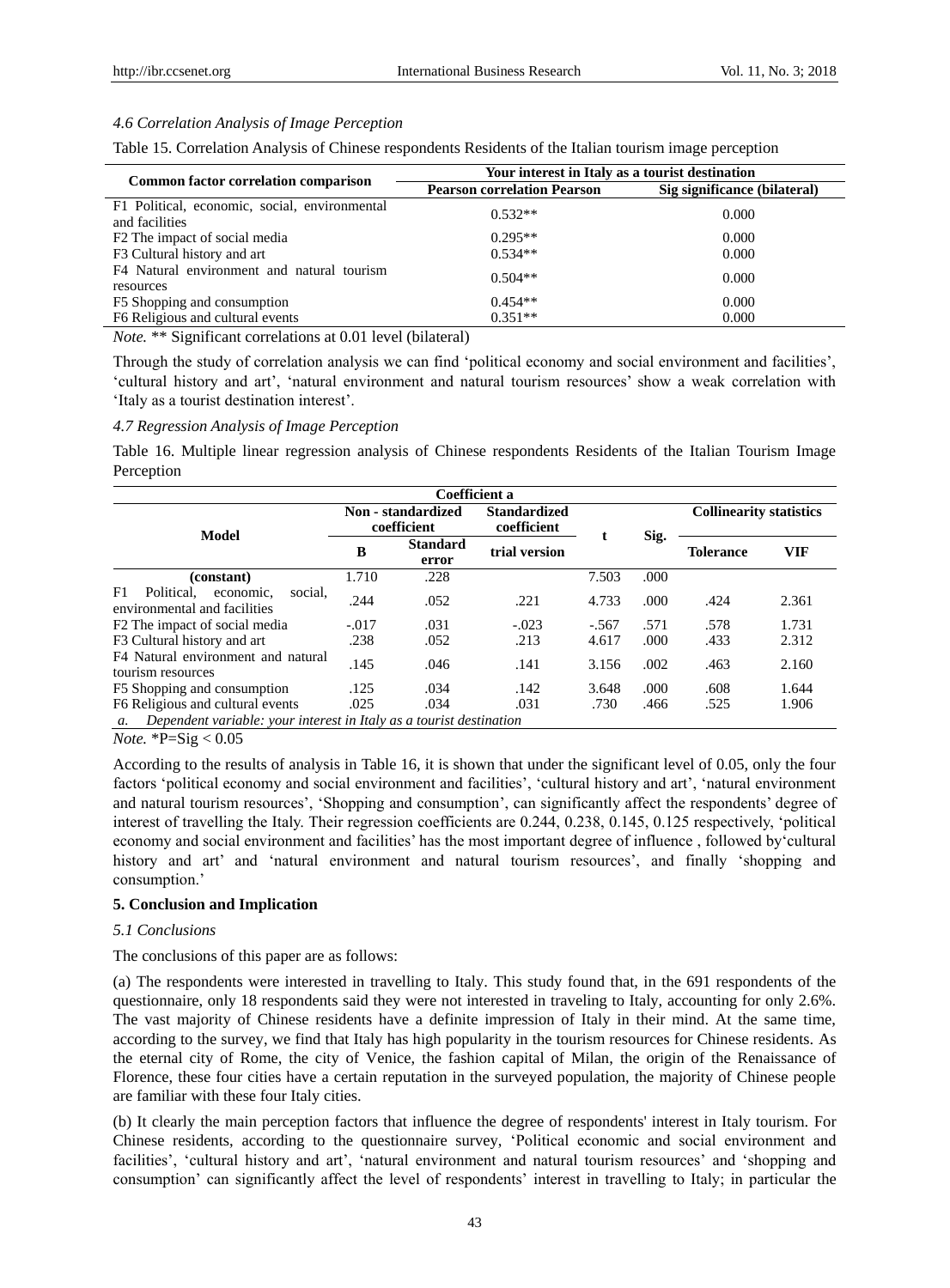factors 'political economy and social environment and facilities', 'cultural history and art', and 'natural environment and natural tourism resources'.

The correlation analysis shows that there is a strong correlation in the degree of interest for the Chinese residents in the tourist destination of Italy. It is not difficult to find that the combination of human and natural elements is the high spot which attracts Chinese residents to Italy.

(c) In the factors 'Visited Italy' and 'not visited Italy', there are both common and significant differences between these two groups of respondents in factors that impact Italian tourism perception. There were significant differences between the two groups. The perception factors have no significant differences between the two groups of respondents. They were mainly obtained by means of second-hand information. The four perception factors which have significant differences were mainly experienced by first-hand information.

(d) There are new trends of influencing Chinese residents' perception factors in Italian tourism image. From the analysis of the results of the questionnaire, we will find that social media is increasingly important in the tourism industry. Social media has had a significantly underestimated status in marketing and promotion of the tourism industry. 'Shopping consumption' is becoming an increasingly important factor that influences the choice of Chinese tourists in travelling to destinations or tourist attractions. Whether the tourist destination has the full range of desired shopping products, various payment methods and suitable services or not, is becoming another special 'tourism resources' criteria for tourist destinations for Chinese tourists.

#### *5.2 Marketing Implications*

According to the study of Chinese residents' perception of tourism in Italy, the following marketing suggestions can be put forward for the tourism marketing of Chinese residents travelling to Italy.

(a) Optimize and deepen the marketing of tourism elements with traditional advantages. In view of China's rapid urbanization development, which is slowly affecting the natural environment (especially the atmosphere with the 'smog' problem becoming prominent), introducing Italy's natural scenery advantage would be timely. Strengthening and deepening the Chinese tourists' awareness of tourism resources, such as snow-capped mountains, hot springs, villages, seaside, ancient architecture, ancient cities in Italy, would give full play to the tourism elements of 'leisure', 'tour and sightseeing' and other traditional advantages. Whilst emphasizing the diversity of types of Italian tourism and the comparison of tourist destinations in other countries, Italy has tourism resources that are suitable for different seasons. For example, on the one hand, Italy which has held the Olympic Games with its winter tourism resources can compete with Switzerland and France. On the other hand, its hot spring tourism can also be compared with its European neighbors.

(b) Focus on humanistic core marketing like 'history, culture, art'. With the continued growth of Chinese residents' income, outbound tourism is not only satisfied by pure leisure and sightseeing, but also by experiencing and broadening knowledge or spiritual awareness. It is therefore necessary to enrich tourism marketing with humanistic content as its core on the basis of traditional single sightseeing. In view of the characteristics of historical art cultural tourism resources, there are more and more tourists who respect art and focus their appreciation on the arts and crafts masters, so types of trips such as tracing-roots tours or history and culture tours could be designed to attract tourists. The tourism consumption with humanities as the core can also be reflected in the marketing of tourism souvenirs. The success of tourism and marketing of history, culture and art would also promote the consumption of tourism, and thus promote the consumption of tourist souvenirs or related arts and cultural industries.

(c) Increase experiential consumption and interactive tourism marketing of innovative forms. Italy is the world's leading fashion country, a place rich in luxury brands, of which most of the visitors appreciate from personal experience. Therefore in the future, tourism marketing could regard Italy as a fashion and luxury brand gathering place, and emphasize the shopping experience. So experiential consumption is likely to become the future development trend with products that are more suitable for Chinese or Asian tourists, especially co-ordinated to Chinese holidays, grouping products that Chinese tourists most often buy in one area to facilitate the tourists selection. Combining innovative creative marketing tools, expressed by innovative forms through the new high-tech means, using the relevant tourism products APP as its display to increase experience and exchange interaction with the visitors, and also designing related tourism products that have more attraction and intrinsic value through innovation and creativity is the way forward.

(d) Enrich and improve mouth marketing with social media as the main means. Current social media has been more and more important in the promotion of tourism. Social media will involve more people than traditional advertising marketing does. Credible reputation building through soft advertising and properly sharing and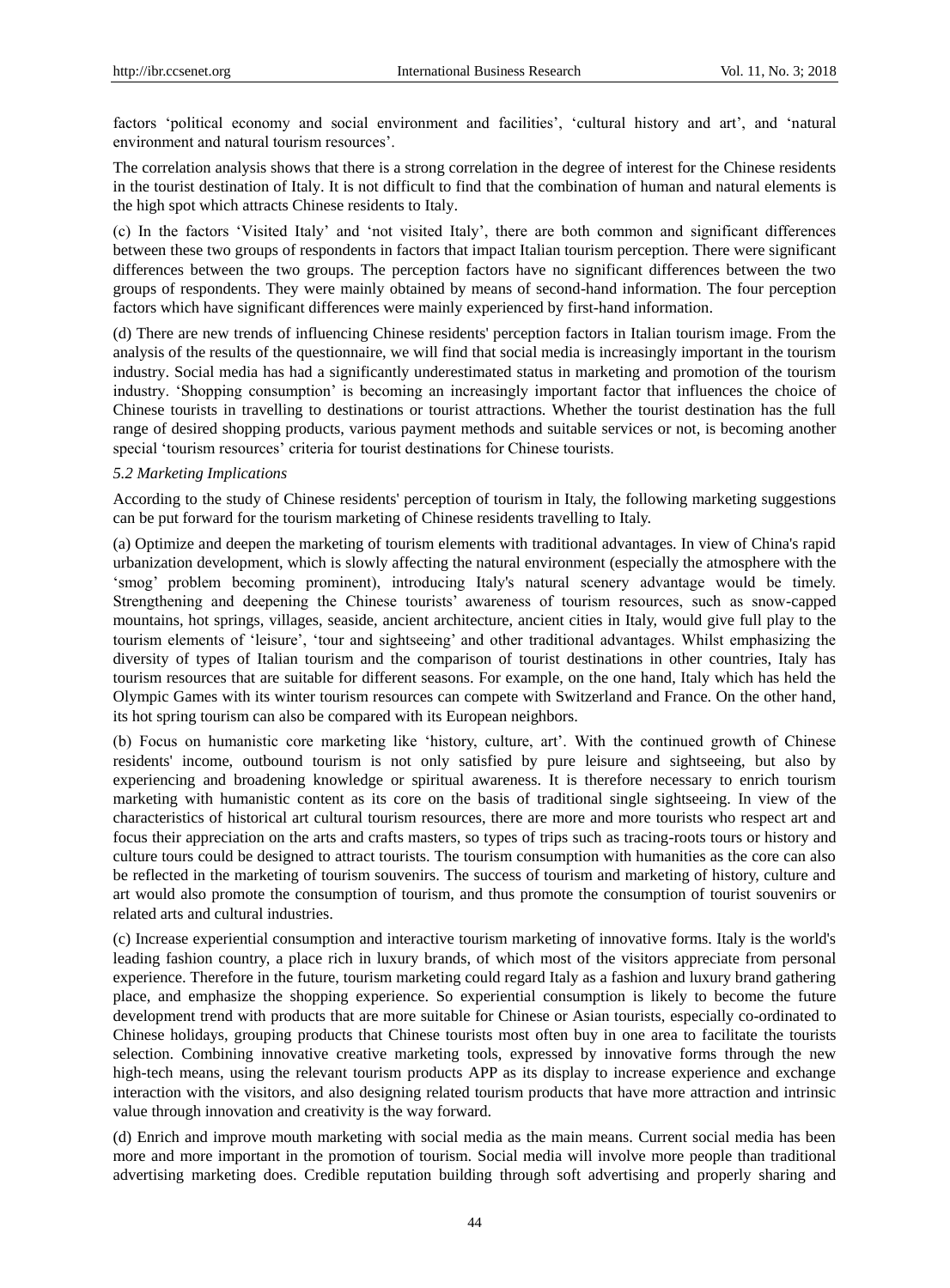expressing the experience of visitors through the marketing process can indirectly highlight the characteristics of the tourism destination. Through this analysis, it was found that women are more concerned about social media than men and therefore social media content which has an approach geared to the female group platform would make it easier to spread and share experiences. In this way if a good reputation for tourist destinations or tourism products can be established, then the marketing audience could be extended. Building good reputation through social media has a great role in promoting tourism destination marketing.

(e) Strengthen the differentiated and personalized segment marketing of Chinese tourists. Whether highly educated or less educated, Chinese tourists have a common character, that is, they tend to have an interest in the simple, easy and accessible forms which lead to consumer impulse. When planning the marketing, it is a good idea to use simple and clear Chinese sentences to introduce the brand culture and history, and to tell the brand story. So brand awareness and products will be clear for customers. Ising a soft advertising form to gear potential to the market is also a good choice. When tourism enterprises are dealing with multi-level tour groups, covering all structural levels of the tourists is actually very difficult: massive team organisation if necessary to support and design appropriate tourism products for different levels of groups. So if the marketing coverage and capacity are limited, differentiated marketing also leads to outstanding product features to improve marketing effectiveness.

(f) Enrich marketing of event activities in which females are the main audience. At present, the status of women is increasing year by year in China's big cities. Compared with men, women tend to have higher shopping desires linked to fashionable and luxury goods. Italy is the fashion capital. so in tourism marketing, cosmetics, luggage, shoes and jewelry are attractive elements. Combining such elements such as the women's shopping festival and Mother's Day with marketing are good strategies. At the same time, with the rise of parent-child tourism, this is led by a large number of women. The mother is an important decision participant in parent-child travel. Therefore, in the process of tourism marketing, enriching tourism festivals to attract women would be a breakthrough point. Enriching also the content and extension of tourism products to expand the coverage of cultural art and history in Italian tourism by way of family education, which suits refined and popular tastes.

#### *5.3 Limitations*

Firstly, due to the limit of time and ability, there are some limitations in the quantity and the scope of the sampling of the survey. The quantity of this survey's data collection questionnaire has a total of 691 participants, which does not meet sufficient scientific criteria to illustrate the overall level of Chinese residents.

Secondly, the distribution channels of the questionnaire have limitations in the collection area and the scope of the crowd of the data. Since the issue of this questionnaire is based on 'Sojump' and the social media site 'WeChat', the area and scope of the questionnaire will be affected.

#### **References**

- Baloglu, S., & McCleary, K. W. (1999). A model of destination image formation. *Annals of Tourism Research, 26,* 808-889. https://doi.org/10.1016/S0160-7383(99)00030-4
- Beerli, A., & Martin, J. D. (2004). Tourists' characteristics and the perceived image of tourist destinations: a quantitative analysis – a case study of Lanzarote. *Tourism Management*, *25,* 623-636. https://doi.org/10.1016/j.tourman.2003.06.004
- Bigne, J. E., Sanchez, M. I., & Sanchez, J. (2001). Tourism image. Evaluation variables and after purchase behavior, interrelationship [J]. *Tourism Management*, *22,* 607-616. https://doi.org/10.1016/S0261-5177(01)00035-8
- Chalip, L., Green, B. C., & Hill, B. (2003). Effects of sport event media on destination image and intention to visit. *Journal of Sport Management*, *17*(3), 214-234. https://doi.org/10.1123/jsm.17.3.214
- Crofton, S. O., & Parker, R. D. (2012). Economic impacts of introducing social media as marketing tools in Atlantic Canadian tourism website. *Proceeding for Economic Business and Historical Society Annual Conference.Las Vegas*, 210-231.
- Don, E., Schultz, Stanley I. Tannenbaum, Robert F. Lauterborn. (1993). Integrated Marketing Communications: Pulling It Together & Making It Work, *NTC Business Books*.
- Echtner, C, & Ritchie J. R. B. (1993). The Measurement of Destination Image: An Empirical Assessment. *Journal of Travel Research*, *22*(4), 3-13. https://doi.org/10.1177/004728759303100402
- Echtner, C. M., & Ritchie J. R. B. (1991). The meaning and measurement of destination image. *Journal of Tourism Studies*, *2*(2), 2-12.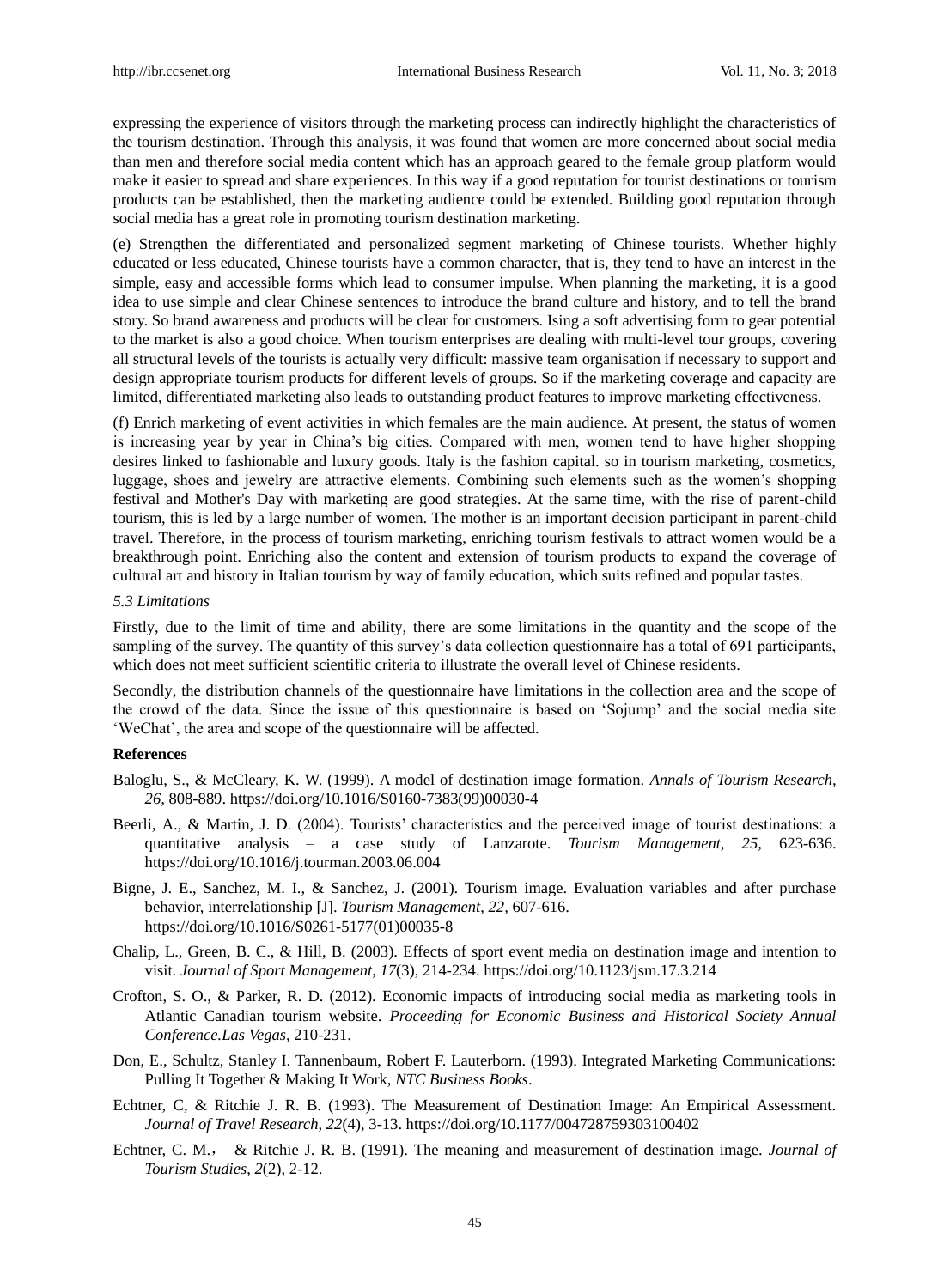- Fakeye, P., & Crompton, J. (1991). Image Differences between Prospective, First Time, and Repeat Visitors to the Lower Rio Grande Valley. *Journal of Travel Research*, *29*(2), 10-16. https://doi.org/10.1177/004728759103000202
- Gartner W. C. (1993). Image Formation Process. In Communication and Channel Systems in Tourism Marketing. Edited by Muzaffer Uysal and Daniel R. Fesenmaier. New York: Haworth, pp. 191-215.
- Gartner, W. C. (1989). Tourism Image: Attribute Measurement of State Tourism Products Using Multidimensional Scaling Techniques. *Journal of Travel Research*, *28*(2), 16-20. https://doi.org/10.1177/004728758902800205
- Gartner, W. C. (1993). Image Formation Process. *Journal of Travel and Tourism Marketing*, *2,* 99-212.
- Goodrich, J. N. (1978). The Relationship between Preferences for and Perceptions of Vacation Destinations. *Journal of Travel Research, 16,* 8-13. https://doi.org/10.1177/004728757801700202
- Graham, M., & Dann,S. (1996). Tourist'Images of a Destination-an Alternative Analysis. *Journal of Travel & Tourism Marketing*, *34*(1).
- Gretzel, U., Fesenmaier D., & O Leary, J. (2006). The transformation of consumer behaviour. *Tourism Business Frontiers: Consumers, Products and Industry, 18*(6), 9-18. https://doi.org/10.1016/B978-0-7506-6377-9.50009-2
- Grosspietsch, M. (2006). Perceived and projected images of Rwanda:visitor and international tour operator perspectives. *Tourism Management*, *27,* 225-234. https://doi.org/10.1016/j.tourman.2004.08.005
- Gunn, C. A. (1972). Vacationscape: Designing Tourist Regions [A]. Austin: Bureau of Business Research, University of Texas.
- Gunn, C. A. (1988). Vacation Scope- Designing Tourist Regions, 2ed, New York: Van Nostrand Reinhold Company.
- Hudson, S., & Thal, K. (2013). The impact of social media on the consumer decision process: Implications for tourism marketing. *Journal of Travel & Tourism Marketing, 30(*1/2),156-160. https://doi.org/10.1080/10548408.2013.751276
- Hui, T. K., & Wan, T. W. D. (2003). Singapore's Image as a Tourist Destination. *International Journal of Tourism Research, 5*(4), 305-313. https://doi.org/10.1002/jtr.437
- Jeou-Shyan, H., & Chen-Tsang, (Simon) T. (2010). Government websites for promoting East Asian culinary tourism: A cross-national analysis. *Tourism Management*, *31*(1), 74-85. https://doi.org/10.1016/j.tourman.2009.01.009
- Kotler, P., & Barich, H. (1991). A Framework for Marketing Image Management. *Sloan Management Review, 32*(2).
- Martin, I. M., & Eroglu, S. (1993). Measuring a Multi-Dimensional Construct: Country Image. *Journal of Business Research*, *28*(3), 191-210. https://doi.org/10.1016/0148-2963(93)90047-S
- Milwood, P. (2013). Acomparison of social media adoption and use in different countries: The case of the United States and Switzerland. *Journal of Travel & Tourism Marketing*, *30*(1), 165-171. https://doi.org/10.1080/10548408.2013.751287
- Mossberg, L., & Klepper, I. A. (2005). Country and destination image: different or similar imageconcepts? *Service Industries Journal, 25*(4), 493-503.
- Moutinho, L. (1987). Consumer Behavior in Tourism. *European Journal of Marketing, 21*(10). https://doi.org/10.1108/EUM0000000004718
- Nadeau, J., Heslop, L., O'Reilly, N., & Luk, P. (2008). Destination in a country image context. *Annals of Tourism Research*, *35*(1), 84-106. https://doi.org/10.1016/j.annals.2007.06.012
- Obenour, W. L., Lengfelder, J., & Groves, D. (2005). The development of a destination through the image assessment of six geographic markets. *Journal of Vacation Marketing*, *11*(2), 107-119. https://doi.org/10.1177/1356766705052569
- Pennington, G., & Klages, W. (2011). Expanding the tourism crisis management planning framework to include social media: Lessons from the Deepwater Horizon Oil Spill 2010. *International Journal of Tourism Anthropology*, *3*(1), 239-253.